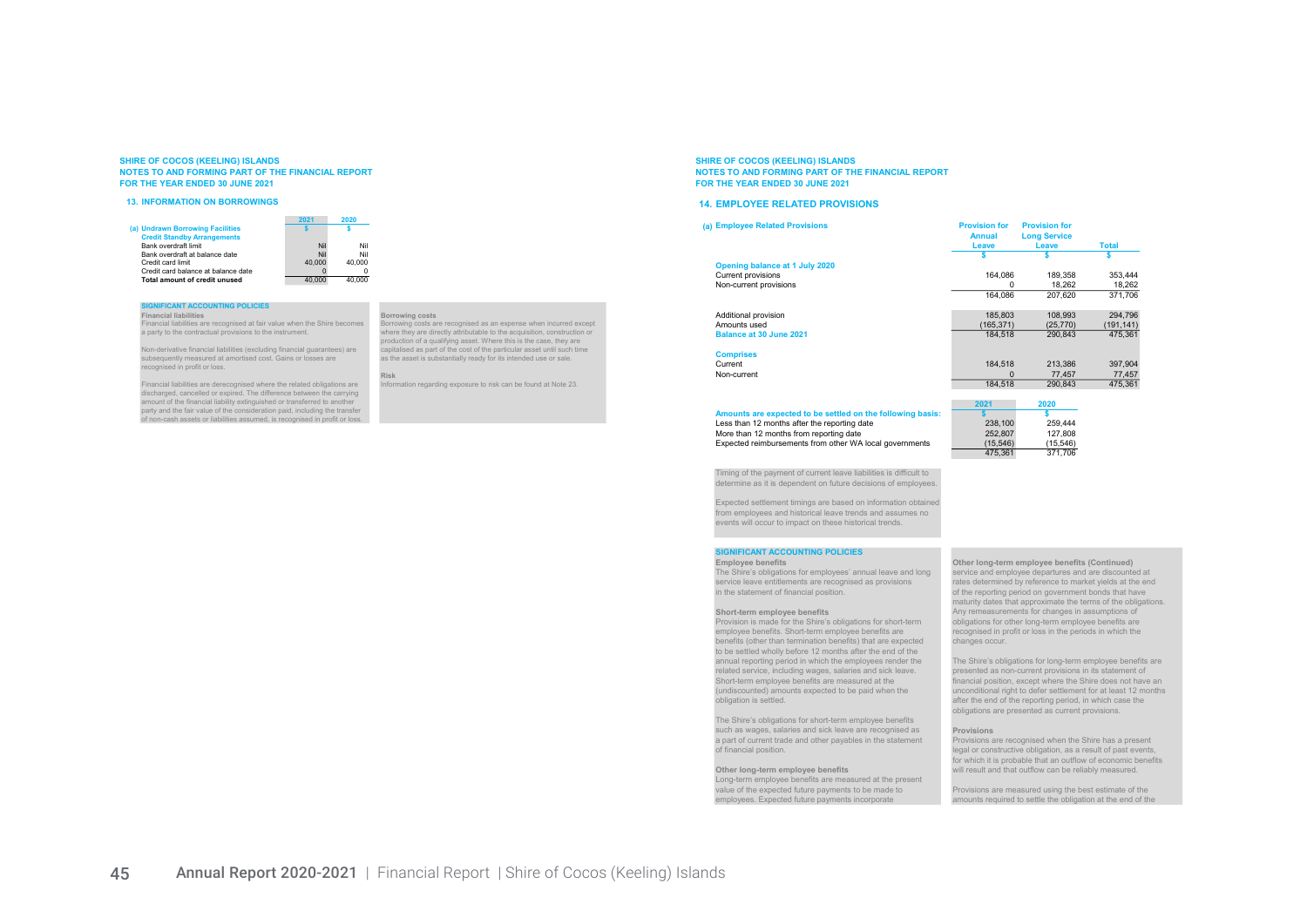#### 15. NOTES TO THE STATEMENT OF CASH FLOWS

#### Reconciliation of Cash

For the purposes of the Statement of Cash Flows, cash includes cash and cash equivalents, net of outstanding bank overdrafts. Cash at the end of the reporting period is reconciled to the related items in the Statement of Financial Position as follows:

|                                                                                                                                                                                                       | 2021<br><b>Actual</b>                                                | 2021<br><b>Budget</b>  | 2020<br><b>Restated*</b>                     |
|-------------------------------------------------------------------------------------------------------------------------------------------------------------------------------------------------------|----------------------------------------------------------------------|------------------------|----------------------------------------------|
| Cash and cash equivalents                                                                                                                                                                             | 3,555,071                                                            | 2.384.837              | 3.961.090                                    |
| <b>Reconciliation of Net Cash Provided By</b><br><b>Operating Activities to Net Result</b>                                                                                                            |                                                                      |                        |                                              |
| Net result                                                                                                                                                                                            | 22.459                                                               | 214.623                | 517.374                                      |
| Non-cash flows in Net result:<br>Depreciation on non-current assets<br>(Profit)/loss on sale of asset<br>Changes in assets and liabilities:                                                           | 1.263.454                                                            | 1.591.050<br>0         | 1.262.832<br>(14,300)                        |
| (Increase)/decrease in receivables<br>(Increase)/decrease in inventories<br>Increase/(decrease) in payables<br>Increase/(decrease) in employee provisions<br>Increase/(decrease) in other liabilities | (237, 621)<br>3.273<br>(79, 475)<br>103.655<br>68,370<br>(1,329,070) | 0<br>0<br>0<br>0<br>ŋ  | 56,428<br><sup>0</sup><br>(95,019)<br>29,702 |
| Non-operating grants, subsidies and contributions<br>Net cash from operating activities                                                                                                               | (184, 955)                                                           | (1,486,659)<br>319.014 | (451, 381)<br>1.305.636                      |

SHIRE OF COCOS (KEELING) ISLANDS NOTES TO AND FORMING PART OF THE FINANCIAL REPORT FOR THE YEAR ENDED 30 JUNE 2021

#### 16. TOTAL ASSETS CLASSIFIED BY FUNCTION AND ACTIVITY

|                             | 2021       | 2020 Restated* |
|-----------------------------|------------|----------------|
|                             |            |                |
| Governance                  | 4,082,397  | 4,272,542      |
| Law, order, public safety   | 85.157     | 121.784        |
| Education and welfare       | 320.261    | 338.327        |
| Housing                     | 1.622.232  | 881.670        |
| Community amenities         | 1.830.866  | 2.024.249      |
| Recreation and culture      | 4,689,376  | 4.809.491      |
| Transport                   | 8.612.120  | 8.631.769      |
| Economic services           | 2.406.103  | 2.373.757      |
| Other property and services | 1,318,696  | 1,398,610      |
|                             | 24.967.208 | 24.852.199     |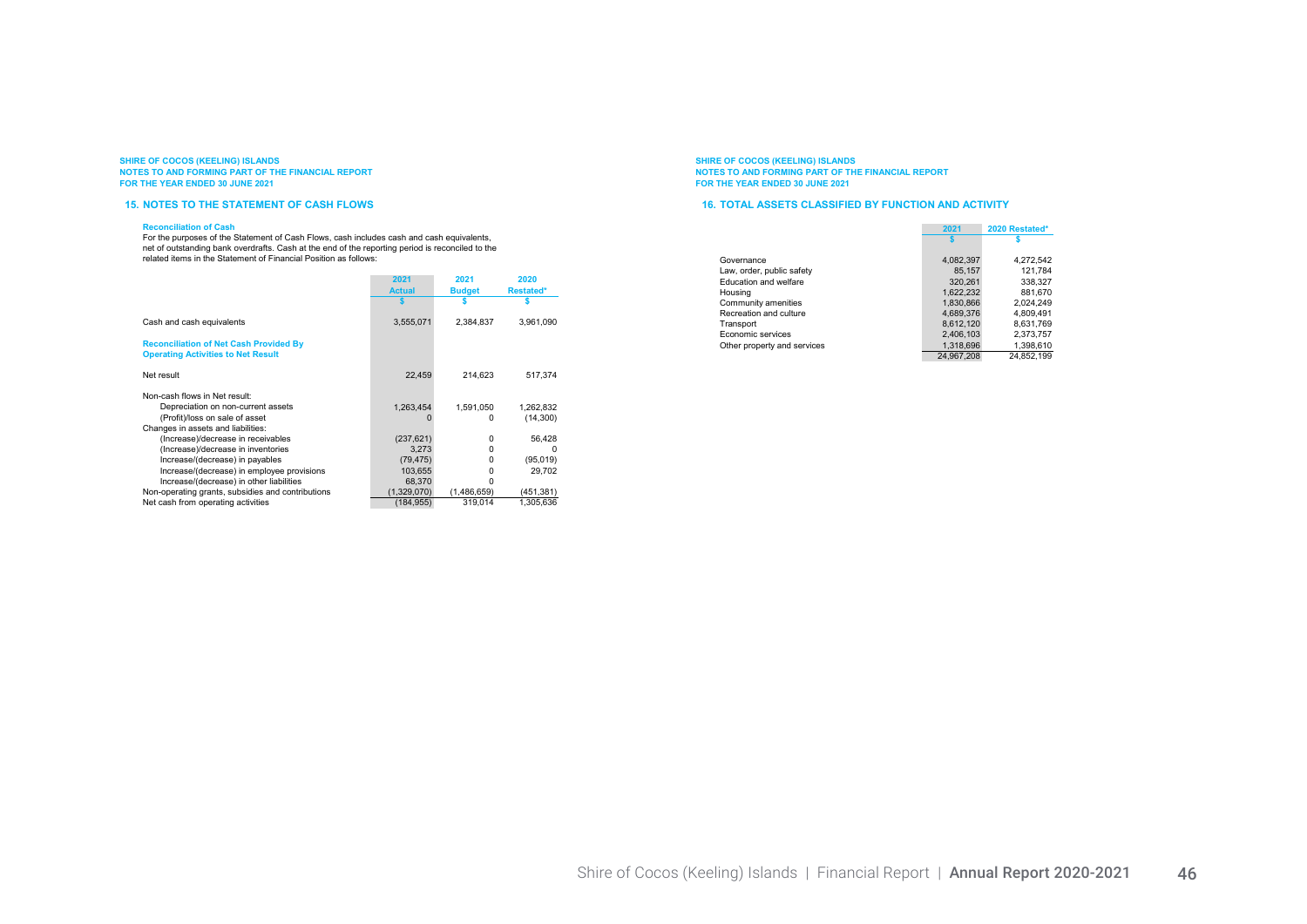#### 17. CONTINGENT LIABILITIES

The Shire is not aware of any contingent liabilities as at 30 June 2021.

# SHIRE OF COCOS (KEELING) ISLANDS<br>NOTES TO AND FORMING PART OF THE FINANCIAL REPORT<br>FOR THE YEAR ENDED 30 JUNE 2021

| <b>18. CAPITAL COMMITMENTS</b>                                                                                            | 2021   | 2020     |
|---------------------------------------------------------------------------------------------------------------------------|--------|----------|
| (a) Capital Expenditure Commitments                                                                                       |        |          |
| Contracted for:                                                                                                           |        |          |
| - capital expenditure projects                                                                                            | 79.631 |          |
| - plant & equipment purchases                                                                                             |        |          |
|                                                                                                                           | 79.631 | $\Omega$ |
| Payable:                                                                                                                  |        |          |
| - not later than one year                                                                                                 | 79.631 | n        |
| The capital expenditure project outstanding at the end of the current reporting period<br>represents the construction of: |        |          |
| - Home Island retail precinct                                                                                             | 19.111 |          |
| - Home Island new housing project                                                                                         | 17.872 |          |
| - The Spot - shelter                                                                                                      | 34,000 |          |
| - Council chamber ugrades                                                                                                 | 8,648  |          |
|                                                                                                                           | 79.631 |          |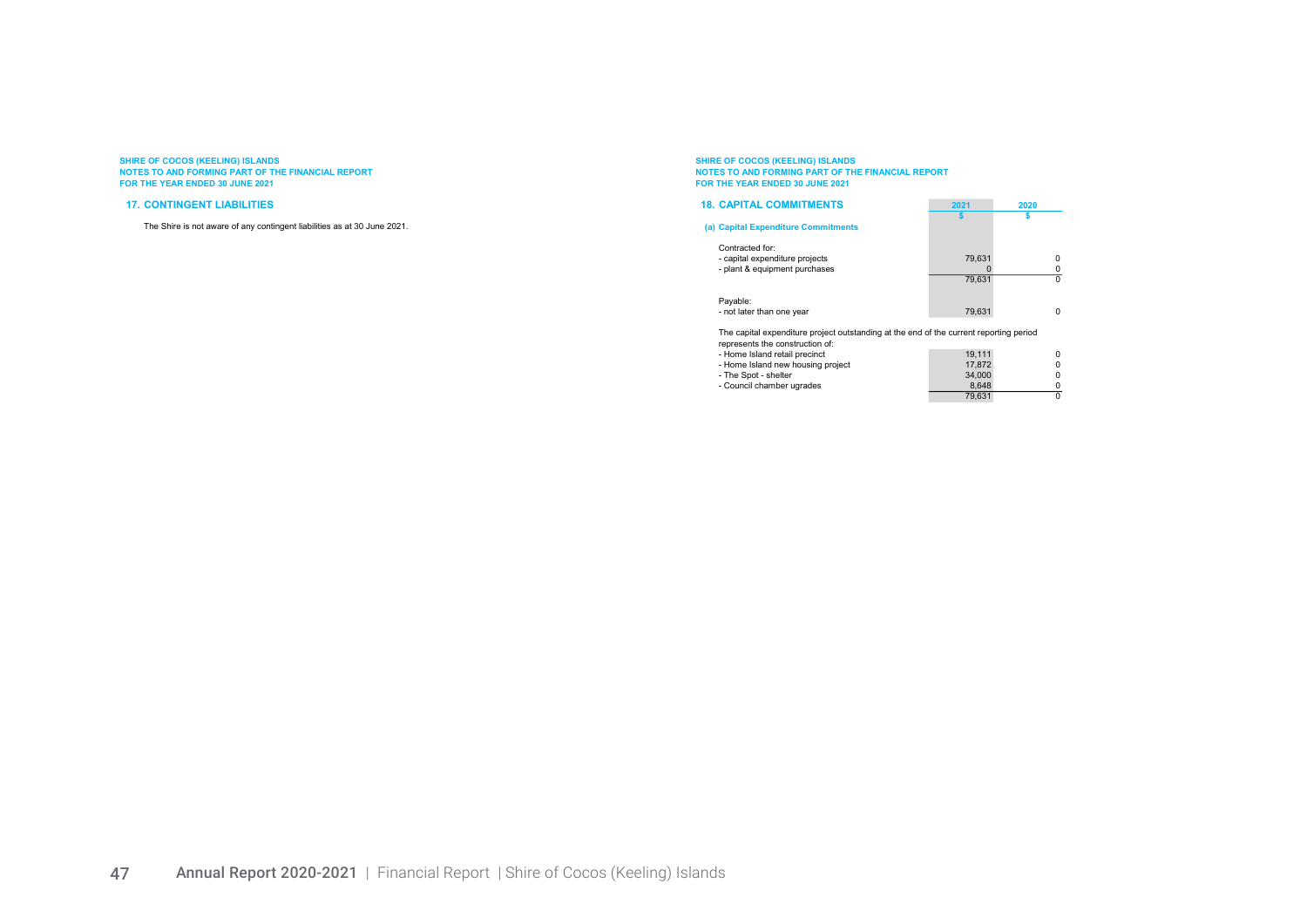#### 19. ELECTED MEMBERS REMUNERATION

| <b>ELECTED MEMBERS REMUNERATION</b>         |                |               |               |
|---------------------------------------------|----------------|---------------|---------------|
|                                             | 2021           | 2021          | 2020          |
|                                             | <b>Actual</b>  | <b>Budget</b> | <b>Actual</b> |
| President - Cr. Minkom                      |                | \$            | \$            |
| President's annual allowance                | 5,250          | 5.500         | 5.000         |
| Meeting attendance fees                     | 5.250          | 5.714         | 5.000         |
| Other expenses                              | $\Omega$       | 1.429         | 0             |
| Travel and accommodation expenses           | 5,275          | 8,571         | 15,725        |
|                                             | 15,775         | 21,214        | 25,725        |
| Deputy President - Cr. Iku                  |                |               |               |
| Meeting attendance fees                     | 5.250          | 5,714         | 5.000         |
| Other expenses                              | 0              | 1.429         | 0             |
| Travel and accommodation expenses           | 4,270          | 8,571         | 9,840         |
|                                             | 9,520          | 15,714        | 14,840        |
| <b>Councillor - Cr. Charleston</b>          |                |               |               |
| Meeting attendance fees                     | 5,250          | 5,714         | 5,000         |
| Other expenses                              | $\overline{0}$ | 1,429         | 0             |
| Travel and accommodation expenses           | 1,060          | 8,571         | 3.746         |
|                                             | 6,310          | 15,714        | 8,746         |
| Councillor - Cr. Lacy                       |                |               |               |
| Meeting attendance fees                     | 5.250          | 5.714         | 5.000         |
| Other expenses                              | 0              | 1,429         | $\Omega$      |
| Travel and accommodation expenses           | 509            | 8,571         | 2,677         |
|                                             | 5,759          | 15,714        | 7.677         |
| <b>Councillor - Cr. Hamiril</b>             |                |               |               |
| Meeting attendance fees                     | 5,250          | 5,714         | 5.000         |
| Other expenses                              | $\overline{0}$ | 1,429         | $\Omega$      |
| Travel and accommodation expenses           | 4.486          | 8,571         | 2.056         |
|                                             | 9,736          | 15,714        | 7,056         |
| <b>Councillor - Cr. Ibram</b>               |                |               |               |
| Meeting attendance fees                     | 5.250          | 5,714         | 5.000         |
| Other expenses                              | $\overline{0}$ | 1,429         | $\Omega$      |
| Travel and accommodation expenses           | 3,570          | 8,571         | 2,056         |
|                                             | 8,820          | 15.714        | 7,056         |
| Councillor - Cr. Amat-Noor                  |                |               |               |
| Meeting attendance fees                     | 5,250          | 5,714         | 5,000         |
| Other expenses                              | $\Omega$       | 1,429         | $\Omega$      |
| Travel and accommodation expenses           | 509            | 8,571         | 0             |
|                                             | 5,759          | 15,714        | 5,000         |
| Councillor - Cr. Young                      |                |               |               |
| Travel and accommodation expenses           | 0              | 0             | 4,773         |
|                                             | $\mathbf{0}$   | $\Omega$      | 4.773         |
| Councillor - Cr. Dedian                     |                |               |               |
| Travel and accommodation expenses           | 0              | 0             | 4,627         |
|                                             | $\Omega$       | $\Omega$      | 4.627         |
|                                             |                |               |               |
|                                             | 61,679         | 115,498       | 85.500        |
| Fees, expenses and allowances to be paid or |                |               |               |
| reimbursed to elected council members.      |                |               |               |
|                                             |                |               |               |
| President's allowance                       | 5.250          | 5.500         | 5.000         |
| Meeting attendance fees                     | 36,750         | 39,998        | 35,000        |
| Other expenses                              | $\Omega$       | 10,003        | $\Omega$      |
| Travel and accommodation expenses           | 19,679         | 59,997        | 45,500        |
|                                             | 61,679         | 115,498       | 85,500        |
|                                             |                |               |               |

#### SHIRE OF COCOS (KEELING) ISLANDS NOTES TO AND FORMING PART OF THE FINANCIAL REPORT FOR THE YEAR ENDED 30 JUNE 2021

#### 20. RELATED PARTY TRANSACTIONS

| Kev Management Personnel (KMP) Compensation Disclosure |               |               |
|--------------------------------------------------------|---------------|---------------|
|                                                        | 2021          | 2020          |
| The total of remuneration paid to KMP of the           | <b>Actual</b> | <b>Actual</b> |
| Shire during the year are as follows:                  |               |               |
| Short-term employee benefits                           | 583.812       | 525.970       |
| Post-employment benefits                               | 74.225        | 80.851        |
| Other long-term benefits                               | 10.190        | 8.116         |
|                                                        | 668.227       | 614.937       |

#### Short-term employee benefits

These amounts include all salary, fringe benefits and cash bonuses awarded to KMP except for details in respect to fees and benefits paid to elected members which may be found above.

#### Post-employment benefits

These amounts are the current-year's estimated cost of providing for the Shire's superannuation contributions made during the year.

#### Other long-term benefits

These amounts represent long service benefits accruing during the year.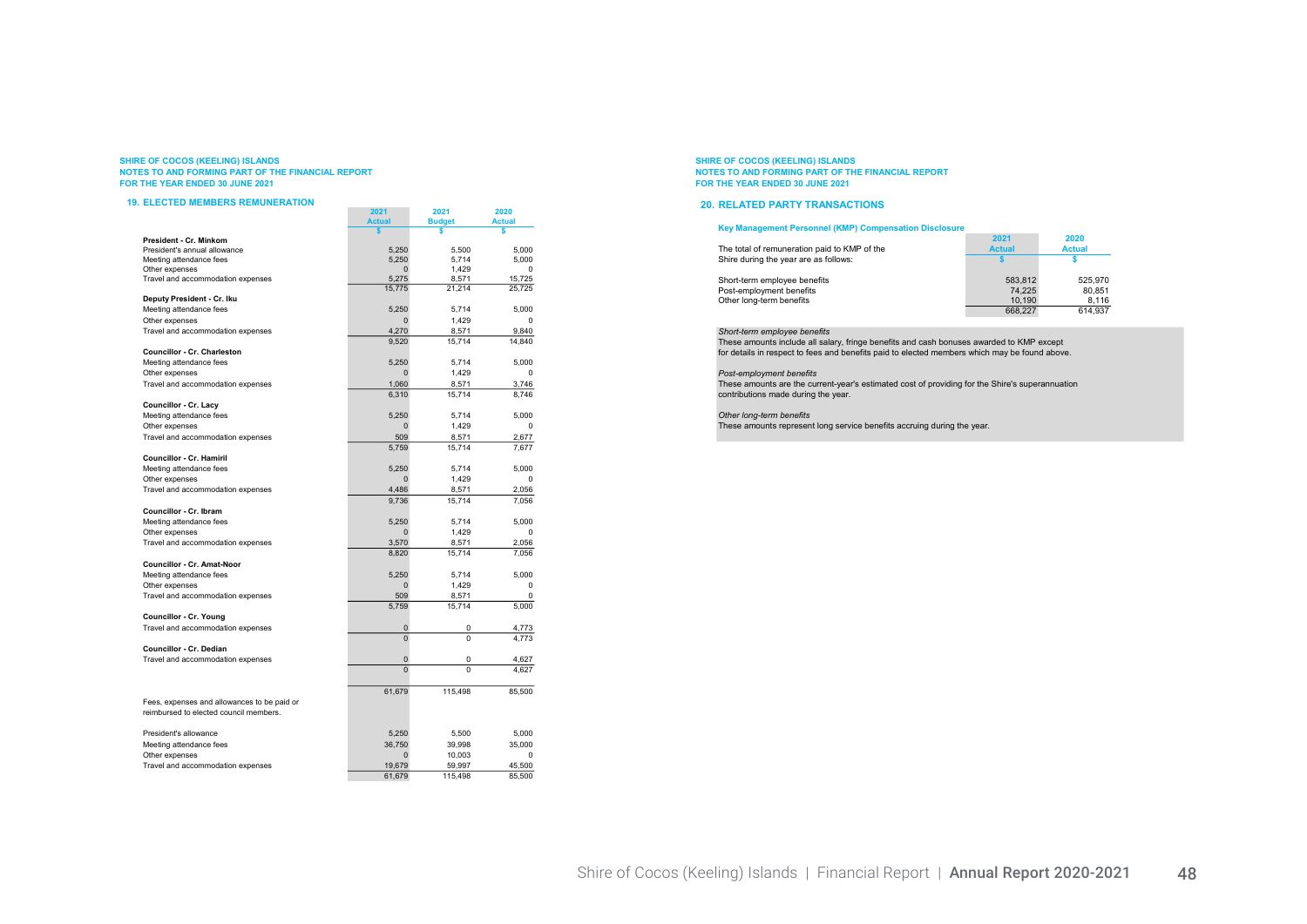#### 20. RELATED PARTY TRANSACTIONS (Continued)

#### Transactions with related parties

Transactions between related parties and the Shire are on normal commercial terms and conditions, no more favourable than those available to other parties, unless otherwise stated.

No outstanding balances or provisions for doubtful debts or guaranties exist in relation to related parties at year end.

| The following transactions occurred with related parties: | 2021<br><b>Actual</b> | 2020<br><b>Actual</b> |  |
|-----------------------------------------------------------|-----------------------|-----------------------|--|
|                                                           |                       |                       |  |
| Sale of goods and services                                | 219.707               | 260.089               |  |
| Purchase of goods and services                            | 39.610                | 54.442                |  |
| Short term employee benefits -other related parties       | 222                   | 0                     |  |
| Payment of salaries and wages                             | 683.519               | 692,247               |  |
| Amounts outstanding from related parties:                 |                       |                       |  |
| Trade and other receivables                               | 15.254                | 25.127                |  |
| Amounts payable to related parties:                       |                       |                       |  |
| Trade and other payables                                  | 7,592                 | 5.965                 |  |

#### Related Parties

#### The Shire's main related parties are as follows:

#### i. Key management personnel

Any person(s) having authority and responsibility for planning, directing and controlling the activities of the entity, directly or indirectly, including any elected member, are considered key management personnel.

#### ii. Other Related Parties

An associate person of KMP was employed by the Shire under normal employment terms and conditions.

Any entity that is controlled by or over which KMP, or close family members of KMP, have authority and responsibility for planning, directing and controlling the activity of the entity, directly or indirectly, are considered related parties in relation to the Shire.

#### iii. Entities subject to significant influence by the Shire

An entity that has the power to participate in the financial and operating policy decisions of an entity, but does not have control over those policies, is an entity which holds significant influence. Significant influence may be gained by share ownership, statute or agreement.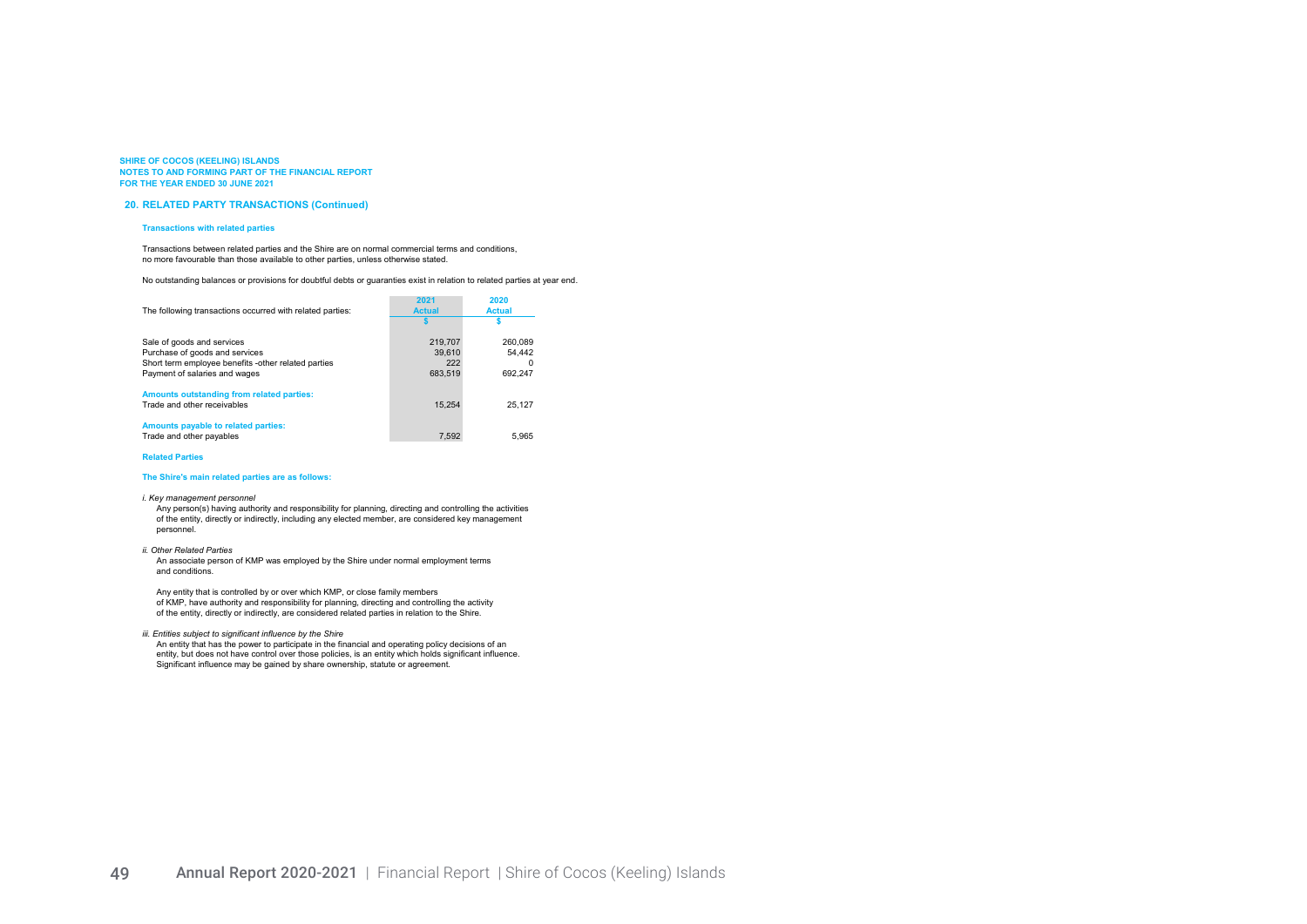#### 21. RATING INFORMATION

(a) Rates

|                                               |                |                   | 2020/21         | 2020/21        | 2020/21        | 2020/21       | 2020/21        | 2020/21        | 2020/21        | 2020/21       | 2020/21        | 2019/20        |
|-----------------------------------------------|----------------|-------------------|-----------------|----------------|----------------|---------------|----------------|----------------|----------------|---------------|----------------|----------------|
|                                               |                | <b>Number</b>     | <b>Actual</b>   | <b>Actual</b>  | <b>Actual</b>  | <b>Actual</b> | <b>Actual</b>  | <b>Budget</b>  | <b>Budget</b>  | <b>Budget</b> | <b>Budget</b>  | <b>Actual</b>  |
| <b>RATE TYPE</b>                              | <b>Rate in</b> | of                | <b>Rateable</b> | Rate           | <b>Interim</b> | <b>Back</b>   | <b>Total</b>   | Rate           | <b>Interim</b> | <b>Back</b>   | <b>Total</b>   | <b>Total</b>   |
| Differential general rate / general rate      |                | <b>Properties</b> | <b>Value</b>    | <b>Revenue</b> | <b>Rates</b>   | <b>Rates</b>  | <b>Revenue</b> | <b>Revenue</b> | Rate           | Rate          | <b>Revenue</b> | <b>Revenue</b> |
|                                               |                |                   |                 |                |                |               |                |                |                |               |                |                |
| <b>Gross rental valuations</b>                |                |                   |                 |                |                |               |                |                |                |               |                |                |
| General Developed                             | 10.90          | 127               | 2,180,360       | 237,659        | 894            | $\mathbf 0$   | 238,553        | 237,659        | 0              | $\Omega$      | 237,659        | 242,706        |
| Vacant Land                                   | 21.75          | 11                | 55,200          | 12,006         |                |               | 12,006         | 12,006         |                |               | 12,006         | 13,422         |
| <b>Business</b>                               | 11.50          | 25                | 835,595         | 96,093         |                |               | 96,093         | 96,093         |                |               | 96,093         | 96,273         |
| <b>Holiday Accommodation</b>                  | 10.90          | 16                | 297,920         | 32,473         |                |               | 32,473         | 32,473         |                |               | 32,473         | 39,555         |
| Sub-Total                                     |                | 179               | 3,369,075       | 378,231        | 894            | $\mathbf 0$   | 379,125        | 378,231        | 0              | $\Omega$      | 378,231        | 391,956        |
|                                               | <b>Minimum</b> |                   |                 |                |                |               |                |                |                |               |                |                |
| <b>Minimum payment</b>                        |                |                   |                 |                |                |               |                |                |                |               |                |                |
| <b>Gross rental valuations</b>                |                |                   |                 |                |                |               |                |                |                |               |                |                |
| General Developed                             | 705            | 3                 | 3.540           | 2,115          | $\mathbf{0}$   | $\Omega$      | 2,115          | 2,115          | 0              | $\Omega$      | 2,115          | 2,115          |
| Vacant Land                                   | 800            |                   | 13,620          | 3,200          | $\Omega$       |               | 3,200          | 3,200          |                |               | 3,200          | 3,200          |
| <b>Business</b>                               | 705            | 23                | 91,564          | 16,215         |                |               | 16,215         | 16,215         |                |               | 16,215         | 15,962         |
| <b>Holiday Accommodation</b>                  | 705            |                   |                 | $\Omega$       |                |               |                |                |                |               |                | C              |
| Sub-Total                                     |                | 30                | 108,724         | 21,530         | $\mathbf{0}$   |               | 21,530         | 21,530         | 0              | $\Omega$      | 21,530         | 21,277         |
|                                               |                | 209               | 3,477,799       | 399,761        | 894            | $\mathbf{0}$  | 400,655        | 399,761        | 0              | 0             | 399,761        | 413,233        |
| Discounts/concessions (Note 21(d))            |                |                   |                 |                |                |               |                |                |                |               |                | 100            |
| <b>Total amount raised from general rates</b> |                |                   |                 |                |                |               | 400,655        | 399,761        | 0              | $\Omega$      | 399,761        | 413,333        |

### SIGNIFICANT ACCOUNTING POLICIES

Rates

Control over assets acquired from rates is obtained at the commencement of the rating period.

Prepaid rates are, until the taxable event has occurred (start of the next financial year), refundable at the request of the ratepayer. Rates received in advance are initially recognised as a financial liability. When the taxable event occurs, the financial liability is extinguished and the Shire recognises revenue for the prepaid rates that have not been refunded.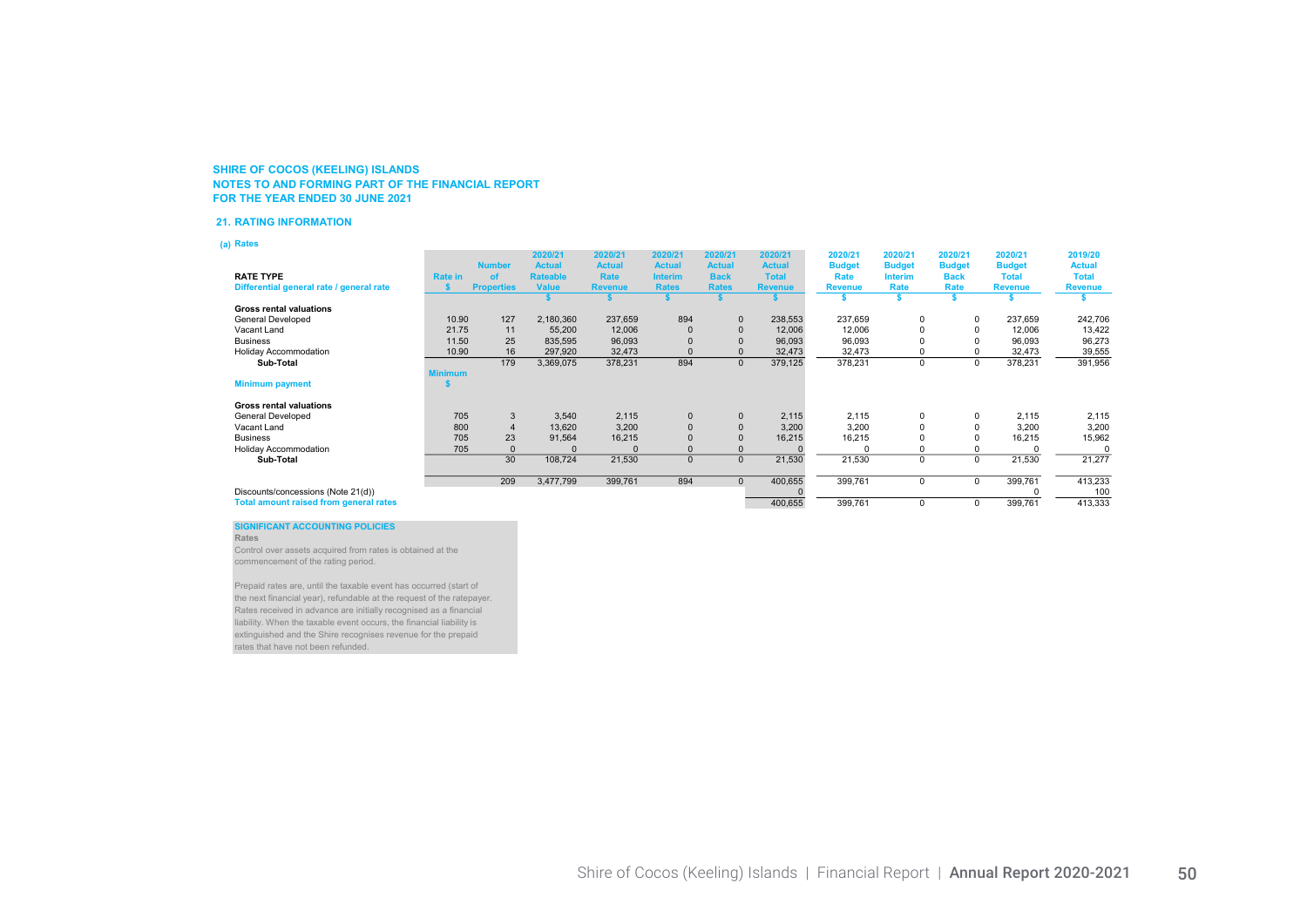## 21. RATING INFORMATION (Continued)

## (b) Specified Area Rate

The Shire did not levy a specified area rate for the 2020/21 financial year.

## (c) Service Charges

The Shire did not levy any service charges for the 2020/21 financial year.

## (d) Discounts, Incentives, Concessions, & Write-offs

### Rates Discounts

| <b>Rate or Fee</b><br><b>Discount Granted</b> | <b>Discount</b> | <b>Discount</b> | 2021<br><b>Actual</b> | 2021<br><b>Budget</b> | 2020<br><b>Actual</b> | <b>Circumstances in which Discount is Granted</b> |
|-----------------------------------------------|-----------------|-----------------|-----------------------|-----------------------|-----------------------|---------------------------------------------------|
| Rate Assessment                               | N/A             | N/A             |                       |                       | (100)<br>(100)        | Write Off                                         |
| Total discounts/concessions (Note 21(a))      |                 |                 |                       |                       | (100)                 |                                                   |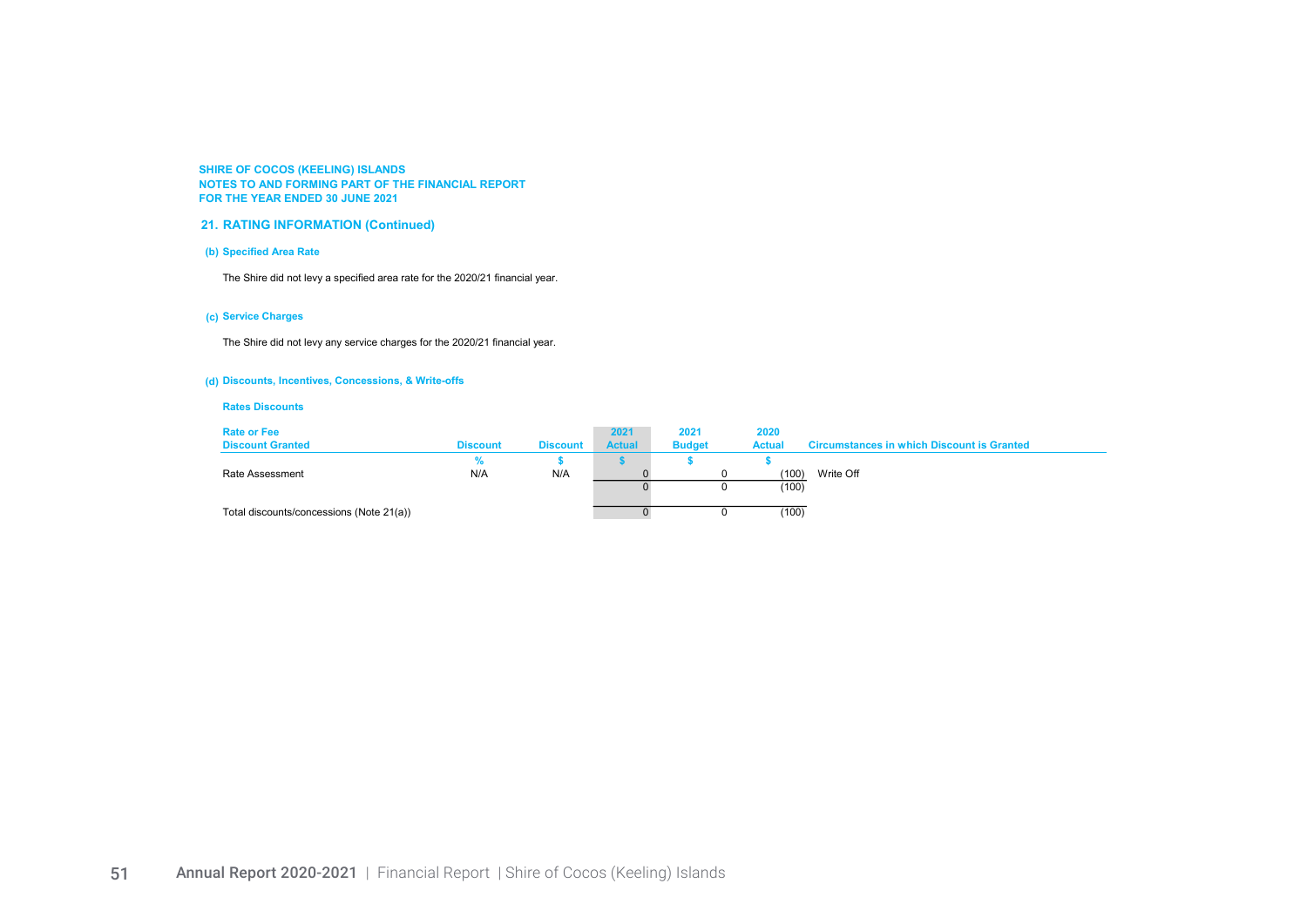#### 21. RATING INFORMATION (Continued)

#### (e) Interest Charges & Instalments

| <b>Instalment Options</b> | <b>Date</b><br><b>Due</b> | <b>Instalment</b><br>Plan<br><b>Admin Charge</b> | <b>Instalment</b><br>Plan<br><b>Interest Rate</b> | <b>Unpaid Rates</b><br><b>Interest</b><br>Rate |
|---------------------------|---------------------------|--------------------------------------------------|---------------------------------------------------|------------------------------------------------|
|                           |                           |                                                  | $\frac{9}{6}$                                     | $\%$                                           |
| <b>Option One</b>         |                           |                                                  |                                                   |                                                |
| Single full payment       | 5/10/2020                 | 0.00                                             | $0.00\%$                                          | 11.00%                                         |
| <b>Option Two</b>         |                           |                                                  |                                                   |                                                |
| <b>First instalment</b>   | 5/10/2020                 | 15.00                                            | 5.50%                                             | 11.00%                                         |
| Second instalment         | 7/12/2020                 | 0.00                                             | 5.50%                                             | 11.00%                                         |
| Third instalment          | 8/02/2021                 | 0.00                                             | 5.50%                                             | 11.00%                                         |
| Fourth instalment         | 12/04/2021                | 0.00                                             | 5.50%                                             | 11.00%                                         |

|                             | 2021          | 2021          | 2020          |
|-----------------------------|---------------|---------------|---------------|
|                             | <b>Actual</b> | <b>Budget</b> | <b>Actual</b> |
|                             |               |               |               |
| Interest on unpaid rates    | 4.681         | 4.000         | 4.836         |
| Interest on instalment plan | 230           | 500           | 620           |
| Charges on instalment plan  | 225           | 500           | 360           |
|                             | 5.136         | 5.000         | 5.816         |

# SHIRE OF COCOS (KEELING) ISLANDS<br>NOTES TO AND FORMING PART OF THE FINANCIAL REPORT<br>FOR THE YEAR ENDED 30 JUNE 2021

#### 22. RATE SETTING STATEMENT INFORMATION

|                                                                           |                         | 2020/21         | <b>Budget</b>           | 2019/20        |
|---------------------------------------------------------------------------|-------------------------|-----------------|-------------------------|----------------|
|                                                                           |                         | (30 June 2021   | (30 June 2021           | (30 June 2020  |
|                                                                           |                         | <b>Carried</b>  | <b>Carried</b>          | <b>Carried</b> |
|                                                                           | <b>Note</b>             | <b>Forward)</b> | Forward)                | <b>Forward</b> |
|                                                                           |                         | s               | Ś                       | s              |
| (a) Non-cash amounts excluded from operating activities                   |                         |                 |                         |                |
|                                                                           |                         |                 |                         |                |
| The following non-cash revenue or expenditure has been excluded           |                         |                 |                         |                |
| from amounts attributable to operating activities within the Rate Setting |                         |                 |                         |                |
| Statement in accordance with Financial Management Regulation 32.          |                         |                 |                         |                |
|                                                                           |                         |                 |                         |                |
| <b>Adjustments to operating activities</b>                                |                         |                 |                         |                |
| Less: Profit on asset disposals                                           | 9(a)                    | $\Omega$        | 0                       | (14, 300)      |
| Movement in employee benefit provisions (non-current)                     |                         | 59.195          | 0                       | (5,705)        |
| Movement in employee benefit provisions (current)                         |                         | 44.460          | $\Omega$                | 35,407         |
| Add: Depreciation on non-current assets                                   | 9(b)                    | 1,263,454       | 1,591,050               | 1,262,832      |
| Non cash amounts excluded from operating activities                       |                         | 1.367.109       | 1.591.050               | 1,278,234      |
|                                                                           |                         |                 |                         |                |
| (b) Surplus/(deficit) after imposition of general rates                   |                         |                 |                         |                |
| The following current assets and liabilities have been excluded           |                         |                 |                         |                |
| from the net current assets used in the Rate Setting Statement            |                         |                 |                         |                |
| in accordance with Financial Management Regulation 32 to                  |                         |                 |                         |                |
| agree to the surplus/(deficit) after imposition of general rates.         |                         |                 |                         |                |
|                                                                           |                         |                 |                         |                |
| <b>Adjustments to net current assets</b>                                  |                         |                 |                         |                |
| Less: Reserves - cash backed                                              | $\overline{\mathbf{4}}$ | (3,020,601)     | (2, 225, 078)           | (2,672,145)    |
| Add: Current liabilities not expected to be cleared at end of year        |                         |                 |                         |                |
| - Employee benefit provisions                                             |                         | 397.904         | 318.037                 | 353.444        |
| <b>Total adjustments to net current assets</b>                            |                         | (2,622,697)     | (1.907.041)             | (2.318.701)    |
|                                                                           |                         |                 |                         |                |
| Net current assets used in the Rate Setting Statement                     |                         |                 |                         |                |
| Total current assets                                                      |                         | 4,040,708       | 2,636,886               | 4,212,379      |
| Less: Total current liabilities                                           |                         | (714, 198)      | (729.845)               | (680, 843)     |
| Less: Total adjustments to net current assets                             |                         | (2,622,697)     | (1,907,041)<br>$\Omega$ | (2,318,701)    |
| Net current assets used in the Rate Setting Statement                     |                         | 703,813         |                         | 1,212,835      |

2020/21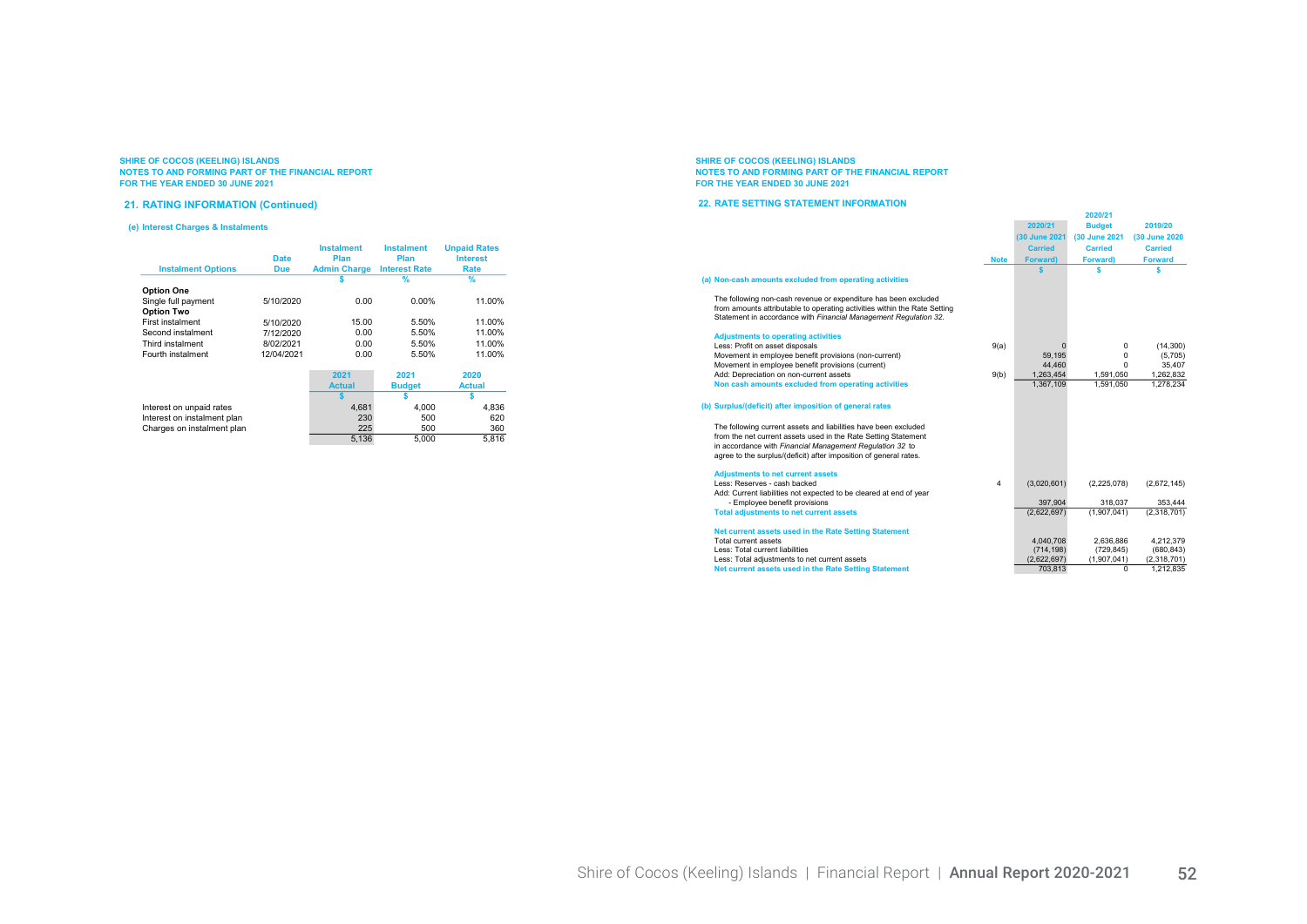#### 23. FINANCIAL RISK MANAGEMENT

This note explains the Shire's exposure to financial risks and how these risks could affect the Shire's future financial performance.

| <b>Risk</b>           | <b>Exposure arising from</b>                                                              | <b>Measurement</b>                | <b>Management</b>                                                                    |
|-----------------------|-------------------------------------------------------------------------------------------|-----------------------------------|--------------------------------------------------------------------------------------|
| <b>Credit risk</b>    | Cash and cash equivalents, trade<br>receivables, financial assets and<br>debt investments | Aging analysis<br>Credit analysis | Diversification of bank deposits.<br>credit limits. Investment policy                |
| <b>Liquidity risk</b> | Borrowings and other liabilities                                                          | forecasts                         | Rolling cash flow Availability of committed credit<br>lines and borrowing facilities |

The Shire does not engage in transactions expressed in foreign currencies and is therefore not subject to foreign currency risk.

Financial risk management is carried out by the finance area under policies approved by the Council. The finance area identifies, evaluates and manages financial risks in close co-operation with the operating divisions. Council have approved the overall risk management policy and provide policies on specific areas such as investment policy.

#### (a) Interest rate risk

#### Cash and cash equivalents

The Shire's main interest rate risk arises from cash and cash equivalents with variable interest rates, which exposes the Shire to cash flow interest rate risk.

Excess cash and cash equivalents are invested in fixed interest rate term deposits which do not expose the Shire to cash flow interest rate risk. Cash and cash equivalents required for working capital are held in variable interest rate accounts and non-interest bearing accounts. Carrying amounts of cash and cash equivalents at the 30 June and the weighted average interest rate across all cash and cash equivalents and term deposits held disclosed as financial assets at amortised cost are reflected in the table below.

|                                   | Weighted<br>Average<br><b>Interest Rate</b> | Carrying<br><b>Amounts</b> | <b>Fixed</b><br><b>Interest Rate</b> | <b>Variable</b><br><b>Interest Rate</b> | <b>Non Interest</b><br><b>Bearing</b> |
|-----------------------------------|---------------------------------------------|----------------------------|--------------------------------------|-----------------------------------------|---------------------------------------|
|                                   |                                             |                            |                                      |                                         |                                       |
| 2021<br>Cash and cash equivalents | 0.17%                                       | 3.555.071                  | 3.020.601                            | 534,070                                 | 400                                   |
| 2020<br>Cash and cash equivalents | 0.39%                                       | 3.961.090                  | 2.672.145                            | (1)                                     | 1.288.946                             |

#### Sensitivity

Profit or loss is sensitive to higher/lower interest income from cash and cash equivalents as a result of changes in<br>12020 2021 interest rates. 2021 2020

 $\mathsf{s}$  s Impact of a 1% movement in interest rates on profit and loss and equity\* 5,341 0 ting all other variables constant

SHIRE OF COCOS (KEELING) ISLANDS NOTES TO AND FORMING PART OF THE FINANCIAL REPORT FOR THE YEAR ENDED 30 JUNE 2021

#### 23. FINANCIAL RISK MANAGEMENT (Continued)

#### (b) Credit risk

#### Trade and Other Receivables

The Shire's major receivables comprise rates annual charges and user fees and charges. The major risk associated with these receivables is credit risk – the risk that the debts may not be repaid. The Shire manages this risk by monitoring outstanding debt and employing debt recovery policies. It also encourages ratepayers to pay rates by the due date through incentives

Credit risk on rates and annual charges is minimised by the ability of the Shire to recover these debts as a secured charge over the land, that is, the land can be sold to recover the debt. Whilst the Shire was historically able to charge interest on overdue rates and annual charges at higher than market rates, which further encourage payment.

The level of outstanding receivables is reported to Council monthly and benchmarks are set and monitored for acceptable collection performance.

The Shire applies the AASB 9 simplified approach to measuring expected credit losses using a lifetime expected loss allowance for all trade receivables. To measure the expected credit losses, rates receivable are separated from other trade receivables due to the difference in payment terms and security for rates receivable.

The expected loss rates are based on the payment profiles of rates and fees and charges over a period of 36 months before 1 July 2020 or 1 July 2021 respectively and the corresponding historical losses experienced within this period. Historical credit loss rates are adjusted to reflect current and forward-looking information on macroeconomic factors such as the ability of ratepayers and residents to settle the receivables. Housing prices and unemployment rates have been identified as the most relevant factor in repayment rates, and accordingly adjustments are made to the expected credit loss rate based on these factors.

No expected credit loss was forecast on 1 July 2020 or 30 June 2021 for rates receivable as penalty interest applies to unpaid rates and properties associated with unpaid rates may be disposed of to recover unpaid rates. Any amounts written off over the 36 month period relate to small balances and are considered immaterial.

|                                  | <b>Current</b> | More than 1<br>year past due | More than 2<br>years past due years past due | More than 3 | <b>Total</b> |
|----------------------------------|----------------|------------------------------|----------------------------------------------|-------------|--------------|
| 30 June 2021                     |                |                              |                                              |             |              |
| Rates receivable                 |                |                              |                                              |             |              |
| <b>Expected credit loss</b>      | 0.00%          | $0.00\%$                     | $0.00\%$                                     | $0.00\%$    |              |
| Gross carrying amount            | $\Omega$       | 26,616                       | $\Omega$                                     |             | 26.616       |
| Loss allowance                   |                |                              |                                              |             |              |
| 30 June 2020<br>Rates receivable |                |                              |                                              |             |              |
| <b>Expected credit loss</b>      | $0.00\%$       | $0.00\%$                     | $0.00\%$                                     | $0.00\%$    |              |
| Gross carrying amount            | 0              | 15.209                       | $\Omega$                                     |             | 15.209       |
| Loss allowance                   |                |                              |                                              |             | 0            |

The loss allowance as at 30 June 2021 and 30 June 2020 was determined as follows for trade receivables.

|                             |                | More than 30  | More than 60  | More than 90  |              |
|-----------------------------|----------------|---------------|---------------|---------------|--------------|
|                             | <b>Current</b> | days past due | days past due | days past due | <b>Total</b> |
| 30 June 2021                |                |               |               |               |              |
| Trade and other receivables |                |               |               |               |              |
| <b>Expected credit loss</b> | $0.00\%$       | $0.00\%$      | $0.00\%$      | 0.51%         |              |
| Gross carrying amount       | 354.927        | 26.154        | 24.951        | 37.647        | 443.679      |
| Loss allowance              | $\mathbf{0}$   | $\mathbf 0$   | $\mathbf{0}$  | 17.409        | 17,409       |
| 30 June 2020                |                |               |               |               |              |
| Trade and other receivables |                |               |               |               |              |
| <b>Expected credit loss</b> | $0.00\%$       | $0.00\%$      | $0.00\%$      | 0.25%         |              |
| Gross carrying amount       | 74.531         | 20.746        | 10.247        | 125.603       | 231.127      |
| Loss allowance              | 0              | 0             | 0             | 31.071        | 31.071       |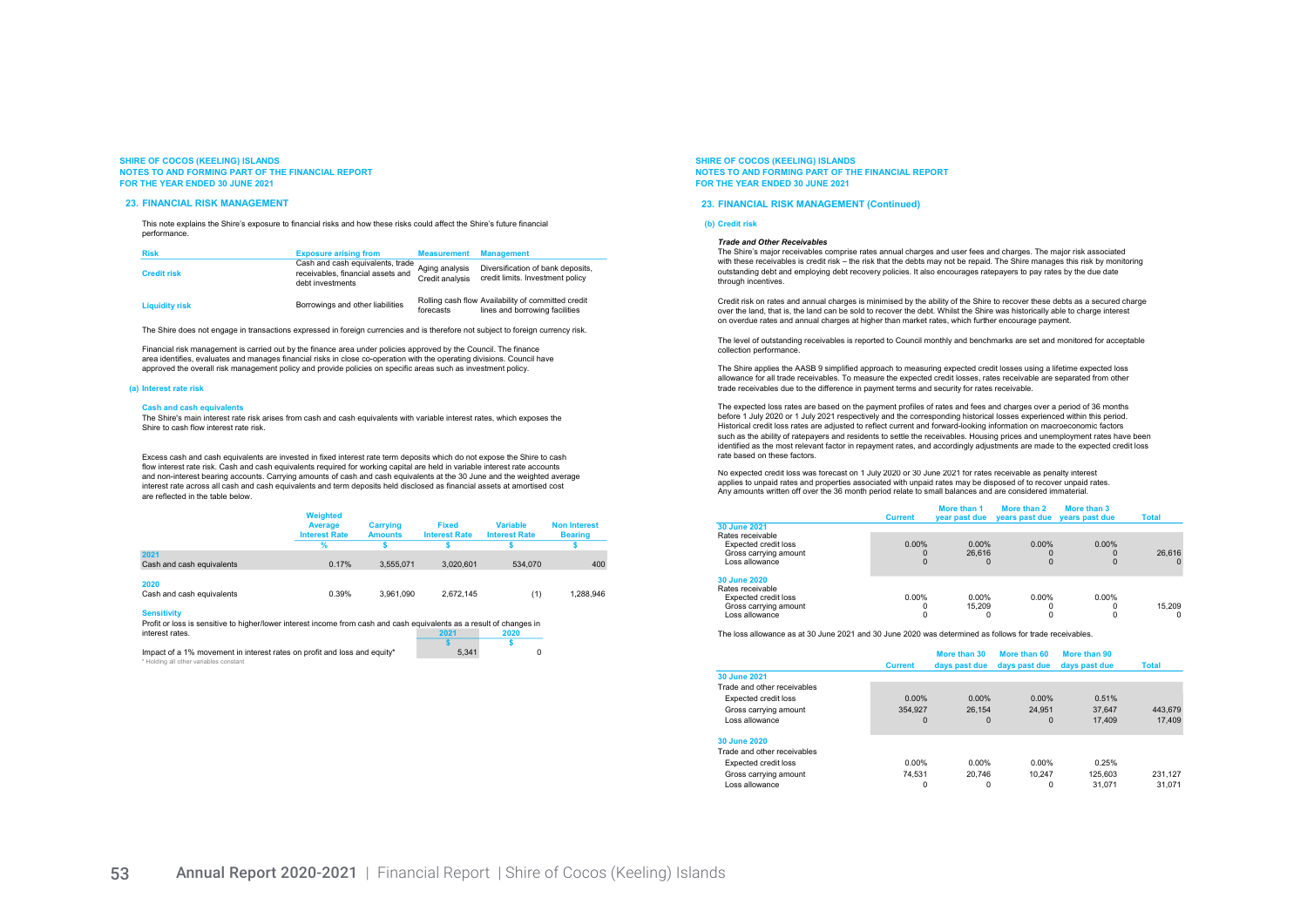#### 23. FINANCIAL RISK MANAGEMENT (Continued)

#### (c) Liquidity risk

#### Payables

Payables are subject to liquidity risk – that is the risk that insufficient funds may be on hand to meet payment obligations as and when they fall due. The Shire manages this risk by monitoring its cash flow requirements and liquidity levels and maintaining an adequate cash buffer. Payment terms can be extended and overdraft facilities drawn upon if required and disclosed in Note 13(a).

The contractual undiscounted cash flows of the Shire's Payables are set out in the Intertation with the below. Balances due within 12 months equal their carrying balances, as the impact of discounting is not significant.

|          | <b>Due</b><br>within<br>1 year | <b>Due</b><br>between<br>1 & 5 years | <b>Due</b><br>after<br>5 years | <b>Total</b><br>contractual<br>cash flows | <b>Carrying</b><br>values |
|----------|--------------------------------|--------------------------------------|--------------------------------|-------------------------------------------|---------------------------|
| 2021     |                                |                                      |                                |                                           |                           |
| Payables | 247.924<br>247.924             | $\mathbf 0$<br>$\Omega$              | $\Omega$<br>0                  | 247.924<br>247.924                        | 247,924<br>247.924        |
| 2020     |                                |                                      |                                |                                           |                           |
| Payables | 327,399                        | $\Omega$                             | $\Omega$                       | 327.399                                   | 327,399                   |
|          | 327.399                        | $\Omega$                             | 0                              | 327.399                                   | 327.399                   |

SHIRE OF COCOS (KEELING) ISLANDS NOTES TO AND FORMING PART OF THE FINANCIAL REPORT FOR THE YEAR ENDED 30 JUNE 2021

#### 24. INITIAL APPLICATION OF AUSTRALIAN ACCOUNTING STANDARDS

During the year, the Shire adopted all of the new and revised Australian Accounting Standards and Interpretations which were compiled, became mandatory and which were applicable to its operations.

#### (a) AASB 1059 Service Concession Arrangements: Grantors

Service concessions assets are those assets where a thrid-party operator conducts assets for the Shire, upgrades existing assets of the Shire or uses existing assets of the Shire to operate and maintain the assets to provide public service, for a specified period of time. Where, in these circumstances, the third party operator provides a public service on behlf of the Shire and is deemed to manage a least some of the services under its own discretion, the assets are classified as service concession assets. Newly constructed or upgraded assets are measured at current replacement costs in accordance with the cost approach to fair value un AASB 13 Fair Value Measurement. In the case of existing assets, these are cclassified and treated in the same manner with any difference at the date of reclassification between the carrying amount of the assets and their fair value (current replacement cost) being treated as if it is a revaluation of the asset.

The Shire assessed the impacts of AASB 1059 Service Concession Arrangements and determined that the Shire does not hold as such arrangements.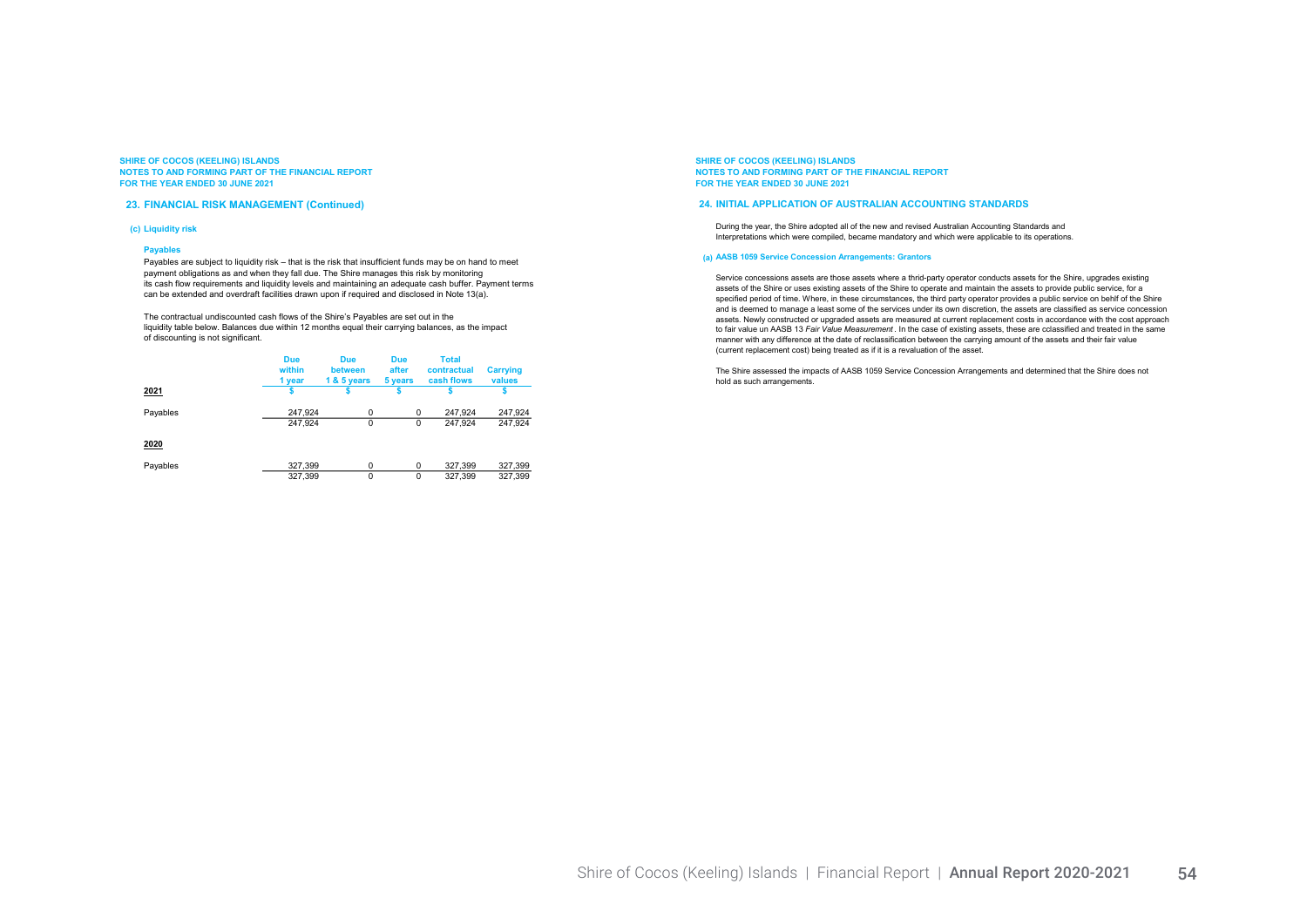#### 25. CORRECTION OF ERROR

Land and improvements located in the Shire of Cocos (Keeling) Islands were placed under the control of the Shire in its capacity of Trustee in 1979 and 1984 on the formation of a community trust in each of the two years by the Commonwealth<br>and transfer of various parcels of land to the two trusts. The Shire of Cocos (Keeling) Islands has in these assets to be Shire assets and accounted for the assets and their maintenance on this basis.

Revenue and expenditure associated with Trust assets is now considered Trust revenue and expenditure and not Shire revenue or expenditure following receipt of legal advice to this effect. Removal of the trust revenue or expenditure has resulted in the Shire making a contribution to each of the Trusts equivalent to the sum of net cash expenditure and asset purchases made on behalf of each of the Trusts.

The opening balance at 1 July 2019 has been amended to remove the assets not recognised as Shire assets at the 1 July 2019.

| <b>Statement of Financial Position</b> | <b>30 June 2020</b> | Increase/<br>(Decrease) | 30 June 2020<br>(Restated) | 30 June 2019 | Increase/<br>(Decrease) | 01 July 2019<br>(Restated) |
|----------------------------------------|---------------------|-------------------------|----------------------------|--------------|-------------------------|----------------------------|
| (Extract)                              |                     |                         |                            |              |                         |                            |
| Property, plant and equipment          | 50.825.220          | (38, 150, 710)          | 12.674.510                 | 50.786.165   | (38.467.150)            | 12,319,015                 |
| Net assets                             | 62.303.804          | (38, 150, 710)          | 24.153.094                 | 62.102.871   | (38.467.150)            | 23.635.721                 |
| Retained surplus                       | 14,397,416          | (985.838)               | 13,411,578                 | 14.328.967   | (1,302,277)             | 13,026,690                 |
| Reserves - cash backed                 | 2.672.145           | 0                       | 2.672.145                  | 2.539.660    | 0                       | 2,539,660                  |
| Revaluation surplus                    | 45.234.244          | (37, 164, 873)          | 8.069.371                  | 45.234.244   | (37, 164, 873)          | 8,069,371                  |
| Total equity                           | 62.303.804          | (38,150,710)            | 24,153,094                 | 62.102.871   | (38, 467, 150)          | 23,635,721                 |

| <b>Statement of Comprehensive Income</b>  | 2020        | <b>Increase/</b><br>(Decrease) | 2020<br>(Restated) |
|-------------------------------------------|-------------|--------------------------------|--------------------|
| (Extract)                                 |             |                                |                    |
| By Nature or Type                         |             |                                |                    |
| <b>Revenue</b>                            |             |                                |                    |
| Fees and charges                          | 1.202.775   | (609,023)                      | 593,752            |
| Other revenue                             | 129.167     | (87,768)                       | 41.399             |
| <b>Expenses</b>                           |             |                                |                    |
| Employee costs                            | (2,647,329) | 174.184                        | (2,473,145)        |
| Materials and contracts                   | (1.204.342) | 143.575                        | (1.060.767)        |
| Utility charges                           | (129, 144)  | 74.600                         | (54, 544)          |
| Depreciation on non-current assets        | (1,659,401) | 396,569                        | (1,262,832)        |
| Insurance expenses                        | (367, 450)  | 230,628                        | (136, 822)         |
| Other expenditure                         | (53.064)    | (6,325)                        | (59, 389)          |
| Net result for the period                 | 200.934     | 316,440                        | 517.374            |
| Total comprehensive income for the period | 200.934     | 316,440                        | 517.374            |

# SHIRE OF COCOS (KEELING) ISLANDS<br>NOTES TO AND FORMING PART OF THE FINANCIAL REPORT<br>FOR THE YEAR ENDED 30 JUNE 2021

#### 25. CORRECTION OF ERROR (Continued)

|                                                                                                        |               | Increase/  | 2020          |
|--------------------------------------------------------------------------------------------------------|---------------|------------|---------------|
|                                                                                                        | 2020          | (Decrease) | (Restated)    |
| By program                                                                                             | s             | Ś          | Ś             |
| <b>Revenue</b>                                                                                         |               |            |               |
| Health                                                                                                 | 46.664        | (46, 664)  | $\Omega$      |
| Housing                                                                                                | 493,458       | (467, 218) | 26,240        |
| Economic services                                                                                      | 86,364        | (13, 451)  | 72,913        |
| Other property and services                                                                            | 606,025       | (169, 458) | 436,567       |
| <b>Expenses</b>                                                                                        |               |            |               |
| Governance                                                                                             | (265, 689)    | 78,023     | (187, 666)    |
| Health                                                                                                 | (25, 284)     | 7,781      | (17, 503)     |
| Housing                                                                                                | (1,052,960)   | 819,546    | (233, 414)    |
| Community amenities                                                                                    | (1,362,338)   | 1,260      | (1,361,078)   |
| Recreation and culture                                                                                 | (1, 213, 289) | 28,907     | (1, 184, 382) |
| Economic services                                                                                      | (348, 429)    | 84.039     | (264, 390)    |
| Other property and services                                                                            | (425, 896)    | (6, 325)   | (432, 221)    |
| Net result for the period                                                                              | 200,934       | 316,440    | 517,374       |
| Total comprehensive income for the period                                                              | 200,934       | 316,440    | 517,374       |
| <b>Statement of Cash Flow</b><br>(Extract)<br><b>Cash flows from operating activities</b>              |               |            |               |
| <b>Receipts</b>                                                                                        |               |            |               |
| Fees and charges                                                                                       | 1,202,775     | (609, 022) | 593,753       |
| Other Revenue                                                                                          | 129.167       | (87,768)   | 41,399        |
| <b>Payments</b>                                                                                        |               |            |               |
| Employee costs                                                                                         | (2,598,397)   | 174,183    | (2,424,214)   |
| Materials and contracts                                                                                | (1,314,458)   | 143.574    | (1, 170, 884) |
| Utility charges                                                                                        | (129, 144)    | 74,600     | (54, 544)     |
| Insurance paid                                                                                         | (367, 450)    | 230.628    | (136, 822)    |
| Other expenditure                                                                                      | (53,064)      | (6, 325)   | (59, 389)     |
| Net cash provided by (used in)                                                                         |               |            |               |
| operating activities                                                                                   | 1,385,766     | (80, 130)  | 1,305,636     |
| <b>Cash flows from investing activities</b><br>Payments for purchase of property,<br>plant & equipment | (1, 151, 522) | 80,127     | (1,071,395)   |
| Net cash provided by (used in)<br>investment activities                                                | (1,263,748)   | 80,127     | (1, 183, 621) |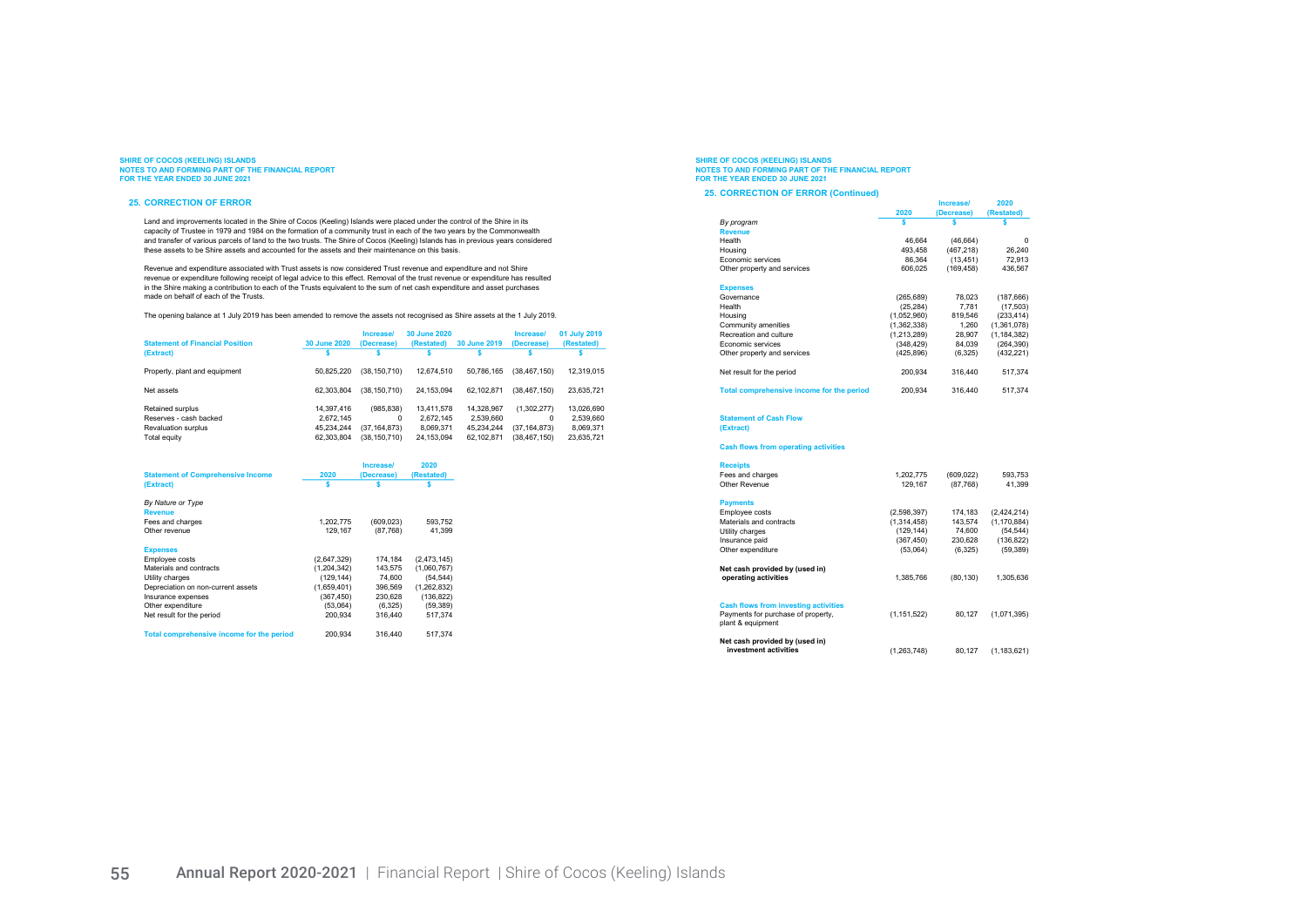#### 25. CORRECTION OF ERROR (Continued)

|                                                        |               | <b>Increase</b> | 2020          |  |  |  |  |  |  |  |
|--------------------------------------------------------|---------------|-----------------|---------------|--|--|--|--|--|--|--|
| <b>Rate Setting Statement</b>                          | 2020          | (Decrease)      | (Restated)    |  |  |  |  |  |  |  |
| (Extract)                                              | Ś             |                 | Ŝ             |  |  |  |  |  |  |  |
| Revenue from operating activities (excluding rates)    |               |                 |               |  |  |  |  |  |  |  |
| Health                                                 | 46.664        | (46, 664)       | 0             |  |  |  |  |  |  |  |
| Housing                                                | 493.458       | (467, 218)      | 26,240        |  |  |  |  |  |  |  |
| <b>Economic services</b>                               | 86,364        | (13, 451)       | 72,913        |  |  |  |  |  |  |  |
| Other property and services                            | 606.025       | (169, 458)      | 436.567       |  |  |  |  |  |  |  |
| <b>Expenditure from operating activities</b>           |               |                 |               |  |  |  |  |  |  |  |
| Governance                                             | (265, 689)    | 78.023          | (187, 666)    |  |  |  |  |  |  |  |
| Health                                                 | (25, 284)     | 7,781           | (17, 503)     |  |  |  |  |  |  |  |
| Housing                                                | (1,052,960)   | 819,546         | (233, 414)    |  |  |  |  |  |  |  |
| Community amenities                                    | (1,362,338)   | 1,260           | (1,361,078)   |  |  |  |  |  |  |  |
| Recreation and culture                                 | (1,213,289)   | 28,907          | (1, 184, 382) |  |  |  |  |  |  |  |
| Economic services                                      | (348, 429)    | 84.039          | (264, 390)    |  |  |  |  |  |  |  |
| Other property and services                            | (425.896)     | (6, 325)        | (432, 221)    |  |  |  |  |  |  |  |
| Non-cash amounts excluded from operating<br>activities | 1.674.804     | (396, 570)      | 1.278.234     |  |  |  |  |  |  |  |
| Amount attributable to operating activities            | 2.195.738     | (80, 130)       | 2.115.608     |  |  |  |  |  |  |  |
| Purchase of property, plant & equipment                | (1, 151, 522) | 80.127          | (1,071,395)   |  |  |  |  |  |  |  |
| Amount attributable to investing activities            | (1, 263, 748) | 80,127          | (1, 183, 621) |  |  |  |  |  |  |  |
|                                                        |               |                 |               |  |  |  |  |  |  |  |

#### Note 2. Revenue and Expenses (Extract)

| <b>Fees and Charges</b>       |         |           |         |
|-------------------------------|---------|-----------|---------|
| Health                        | 46.664  | (46.664)  |         |
| Housing                       | 405.690 | (379.450) | 26.240  |
| Economic services             | 55,496  | (13.451)  | 42.045  |
| Other property and services   | 606.025 | (169.458) | 436.567 |
| <b>Other revenue</b>          |         |           |         |
| Reimbursements and recoveries | 89.737  | (89, 737) |         |
| Refunds                       | 36,086  | (36.086)  |         |

#### Other 3,344 38,055 41,399

#### Note 7. Property, Plant and Equipment (Extract)

|                                          | <b>Buildings -</b><br>non- |                |            | <b>Total</b><br>property<br>plant and |                |             |
|------------------------------------------|----------------------------|----------------|------------|---------------------------------------|----------------|-------------|
| <b>Movements in Balances</b>             | specialised                | Increase/      | 2020       | equipment                             | Increase/      | 2020        |
|                                          | 2020                       | (Decrease)     | (Restated) | 2020                                  | (Decrease)     | (Restated)  |
|                                          |                            |                |            |                                       |                |             |
| <b>Balance at 1 July 2019</b>            | 48.458.602                 | (38.467.151)   | 9.991.451  | 50.786.165                            | (38.467.150)   | 12,319,015  |
| Additions                                | 467.645                    | (80.127)       | 387.518    | 1.151.522                             | (80.127)       | 1.071.395   |
| Depreciation (expense)                   | (547.417)                  | 396,569        | (150, 848) | (1, 112, 468)                         | 396,568        | (715,900)   |
| Balance at 30 June 2020                  | 48.378.830                 | (38.150.709)   | 10.228.121 | 50.825.219                            | (38.150.709)   | 12.674.510  |
| <b>Comprises:</b>                        |                            |                |            |                                       |                |             |
| Gross balance at 30 June 2020            | 49.949.614                 | (39, 304, 884) | 10.644.730 | 55.507.652                            | (39, 304, 884) | 16.202.768  |
| Accumulated depreciation at 30 June 2020 | (1.570.783)                | 1.154.174      | (416.609)  | (4.682.432)                           | 1.154.174      | (3,528,258) |
| Balance at 30 June 2020                  | 48.378.831                 | (38.150.710)   | 10.228.121 | 50.825.220                            | (38.150.710)   | 12.674.510  |

# SHIRE OF COCOS (KEELING) ISLANDS<br>NOTES TO AND FORMING PART OF THE FINANCIAL REPORT<br>FOR THE YEAR ENDED 30 JUNE 2021

#### 25. CORRECTION OF ERROR (Continued)

| Note 9(b), Fixed Assets<br>(Extract)          | 2020                | Increase/<br>(Decrease) | 2020<br>(Restated) |              |              |              |
|-----------------------------------------------|---------------------|-------------------------|--------------------|--------------|--------------|--------------|
|                                               |                     |                         |                    |              |              |              |
| <b>Depreciation</b>                           |                     |                         |                    |              |              |              |
| Buildings - non specialised                   | 547.417             | (396.569)               | 150.848            |              |              |              |
|                                               |                     |                         |                    |              |              |              |
| <b>Total Depreciation</b>                     | 1.659.400           | (396.568)               | 1.262.832          |              |              |              |
|                                               |                     |                         |                    |              |              |              |
|                                               |                     | Increase/               | 30 June 2020       |              | Increase/    | 01 July 2019 |
| <b>Note 10. Revaluation Surplus</b>           | <b>30 June 2020</b> | (Decrease)              | (Restated)         | 30 June 2019 | (Decrease)   | (Restated)   |
| (Extract)                                     |                     |                         |                    |              |              |              |
| Revaluation Surplus-Buildings-non specialised | 44.267.665          | (37.164.872)            | 7.102.793          | 44.267.655   | (37.164.862) | 7.102.793    |

| (Extract)                                                                                  | 2020       | (Decrease)     | (Restated) |
|--------------------------------------------------------------------------------------------|------------|----------------|------------|
|                                                                                            | S          |                |            |
| <b>Reconciliation of Net Cash Provided By</b><br><b>Operating Activities to Net Result</b> |            |                |            |
| Net result                                                                                 | 200.934    | 316,441        | 517.375    |
| Non-cash flows in Net result:<br>Depreciation on non-current assets                        | 1.659.400  | (396, 568)     | 1,262,832  |
| Net cash from operating activities                                                         | 1,385,765  | (80, 129)      | 1,305,636  |
| Note 16. Total Assets Classified by Function and Activity<br>(Extract)                     |            |                |            |
| Governance                                                                                 | 1,370,636  | 2,901,906      | 4,272,542  |
| General purpose funding                                                                    | 1.268.322  | (1.268.322)    | 0          |
| Health                                                                                     | 495,201    | (495, 201)     | n          |
| <b>Education and welfare</b>                                                               | 476.655    | (138, 328)     | 338,327    |
| Housing                                                                                    | 33,826,829 | (32, 945, 159) | 881,670    |
| Community amenities                                                                        | 2,935,567  | (911, 318)     | 2,024,249  |
| Recreation and culture                                                                     | 5,392,949  | (583, 458)     | 4,809,491  |
| Transport                                                                                  | 9,142,555  | (510, 786)     | 8,631,769  |
| <b>Economic services</b>                                                                   | 5,819,080  | (3.445.323)    | 2,373,757  |
| Unallocated                                                                                | 754,721    | (754, 721)     | 0          |

Note 15. Notes to the Statement of Cash Flow Increase/ 2020

Total Assets Classified by Function and Activity 63,002,909 (38,150,710) 24,852,199

#### Note 22. Rates Settting Statement Information (Extract)

| <b>Adjustments to operating activities</b><br>Add: Depreciation on non-current assets | 1.659.401 | (396.569) | 1.262.832 |
|---------------------------------------------------------------------------------------|-----------|-----------|-----------|
| Non cash amounts excluded from operating<br>activities                                | 1.674.804 | (396.569) | 1.278.234 |

| <b>Note 29. Financial Ratios</b><br>(Extract) | 2020   | Increase/<br>(Decrease) | 2020<br>(Restated) |
|-----------------------------------------------|--------|-------------------------|--------------------|
| Current ratio                                 | 4.33   | 0.11                    | 4.44               |
| Asset consumption ratio                       | 0.59   | 0.19                    | 0.78               |
| Asset renewal funding ratio                   | 1.38   | 1.38                    | Not calculated     |
| Asset sustainability ratio                    | 0.65   | 0.14                    | 0.79               |
| Operating surplus ratio                       | (0.14) | 0.20                    | 0.06               |
| Own source revenue coverage ratio             | 0.29   | (0.08)                  | 0.21               |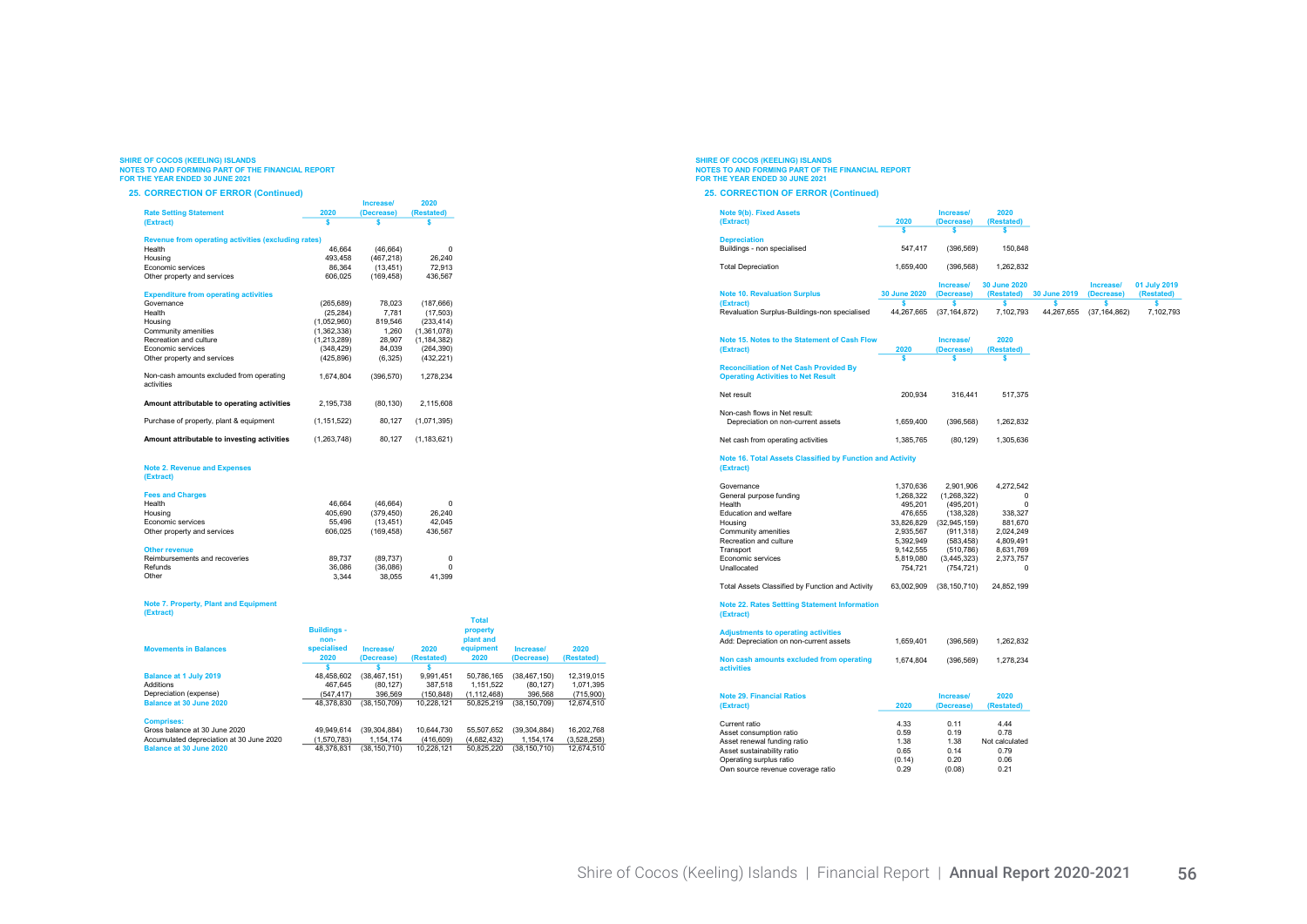#### 26. TRUST FUNDS

Funds held at balance date which are required to be held in trust and which are not included in the financial statements are as follows:

#### LAND TRUST 1979

TOTAL EQUITY

STATEMENT OF COMPREHENSIVE INCOME NATURE OR TY

| NAIURE UR IIFE                         |               |               |
|----------------------------------------|---------------|---------------|
|                                        | 2021          | 2020          |
|                                        | <b>Actual</b> | <b>Actual</b> |
|                                        | Ŝ             | Ś             |
| <b>Revenue</b>                         |               |               |
| Contributions                          | 821,462       | $\Omega$      |
| Rent revenue                           | 496,528       | 505,104       |
| Other revenue                          | 92,046        | 87,768        |
|                                        | 1,410,036     | 592,872       |
|                                        |               |               |
| <b>Expenses</b>                        |               |               |
| Employee costs                         | (162, 468)    | (146, 883)    |
| Materials and contracts                | (111, 964)    | (109, 539)    |
| Utility charges                        | (66, 938)     | (51,250)      |
| Depreciation on non-current assets     | (342,010)     | (342, 958)    |
| Insurance expenses                     | (225, 523)    | (212, 158)    |
| Other expenses                         | 0             | (38, 592)     |
|                                        | (908, 903)    | (901, 380)    |
|                                        | 501,133       | (308, 508)    |
|                                        |               |               |
| Net result for the period              | 501,133       | (308, 508)    |
|                                        |               |               |
|                                        |               |               |
| <b>LAND TRUST 1979</b>                 |               |               |
| <b>STATEMENT OF FINANICAL POSITION</b> |               |               |
|                                        | 2021          | 2020          |
|                                        |               | Ś             |
| <b>NON-CURRENT ASSETS</b>              |               |               |
| Property, plant and equipment          | 33,676,212    | 33,175,079    |
| <b>TOTAL NON-CURRENT ASSETS</b>        | 33,676,212    | 33,175,079    |
|                                        |               |               |
| <b>TOTAL ASSETS</b>                    | 33,676,212    | 33,175,079    |
|                                        |               |               |
| <b>EQUITY</b>                          |               |               |

Retained surplus 1,563,338 1,062,205<br>Revaluation surplus 1,563,338 1,062,205<br>32,112,874 32,112,874 Revaluation surplus  $\overline{32,112,874}$   $\overline{32,112,874}$   $\overline{33,676,212}$   $\overline{33,175,079}$ 

#### SHIRE OF COCOS (KEELING) ISLANDS NOTES TO AND FORMING PART OF THE FINANCIAL REPORT FOR THE YEAR ENDED 30 JUNE 2021

#### 26. TRUST FUNDS (Continued)

LAND TRUST 1984 STATEMENT OF COMPREHENSIVE INCOME NATURE OR TYPE

|                                    | 2021          | 2020          |
|------------------------------------|---------------|---------------|
|                                    | <b>Actual</b> | <b>Actual</b> |
|                                    |               |               |
| <b>Revenue</b>                     |               |               |
| Contributions                      | 250,198       | 44,917        |
| Rent revenue                       | 90.332        | 103,918       |
|                                    | 340.530       | 148.835       |
|                                    |               |               |
| <b>Expenses</b>                    |               |               |
| Employee costs                     | (99,044)      | (27, 301)     |
| Materials and contracts            | (69, 747)     | (34,036)      |
| Utility charges                    | (18, 569)     | (23, 350)     |
| Depreciation on non-current assets | (54,068)      | (53, 611)     |
| Insurance expenses                 | (17, 807)     | (18, 470)     |
|                                    | (259, 235)    | (156, 768)    |
|                                    | 81.295        | (7,933)       |
|                                    |               |               |
| <b>Net result for the period</b>   | 81,295        | (7, 933)      |

 $\frac{2021}{s}$  2020 \$ \$

8,056,924 4,975,630<br>5,056,924 4,975,630

LAND TRUST 1984 STATEMENT OF FINANICAL POSITION

| <b>NON-CURRENT ASSETS</b>       |
|---------------------------------|
| Property, plant and equipment   |
| <b>TOTAL NON-CURRENT ASSETS</b> |

TOTAL ASSETS 5,056,924 4,975,630

|  |  | _________ |  |  |
|--|--|-----------|--|--|
|  |  |           |  |  |
|  |  |           |  |  |
|  |  |           |  |  |
|  |  |           |  |  |

| <b>EQUITY</b>              |           |           |
|----------------------------|-----------|-----------|
| Retained surplus           | 4.926     | (76, 368) |
| <b>Revaluation surplus</b> | 5.051.998 | 5.051.998 |
| <b>TOTAL EQUITY</b>        | 5.056.924 | 4.975.630 |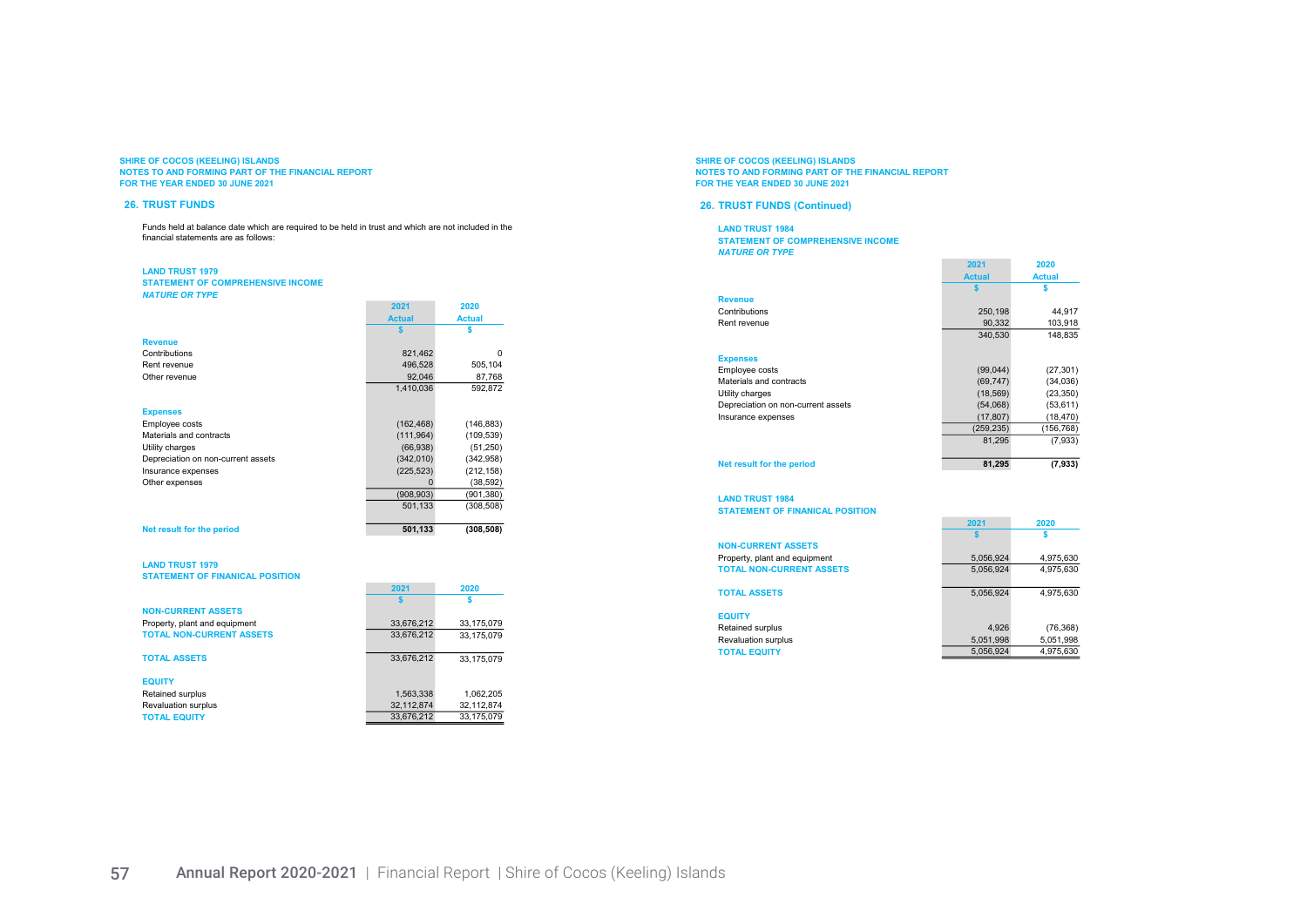#### 27. OTHER SIGNIFICANT ACCOUNTING POLICIES

#### a) Goods and services tax (GST)

Revenues, expenses and assets are recognised net of the amount of GST, except where the amount of GST incurred is not recoverable from the Australian Taxation Office (ATO).

Receivables and payables are stated inclusive of GST receivable or payable. The net amount of GST recoverable from, or payable to, the ATO is included with receivables or payables in the statement of financial position

Cash flows are presented on a gross basis. The GST components of cash flows arising from investing or financing activities which are recoverable from, or payable to, the ATO are presented as operating cash flows.

#### b) Current and non-current classification

The asset or liability is classified as current if it is expected to be settled within the next 12 months, being the Shire's operational cycle. In the case of liabilities where the Shire does not have the unconditional right to defer settlement beyond 12 months, such as vested long service leave, the liability is classified as current even if not expected to be settled within the next 12 months. Inventories held for trading are classified as current or non-current based on the Shire's intentions to release for sale.

#### c) Rounding off figures

All figures shown in this annual financial report, other than a rate in the dollar, are rounded to the nearest dollar. Amounts are presented in Australian Dollars.

#### d) Comparative figures

Where required, comparative figures have been adjusted to conform with changes in presentation for the current financial year.

When the Shire applies an accounting policy retrospectively, makes a retrospective restatement or reclassifies items in its financial statements that has a material effect on the statement of financial position, an additional (third) statement of financial position as at the beginning of the preceding period in addition to the minimum comparative financial statements is presented.

#### e) Budget comparative figures

Unless otherwise stated, the budget comparative figures shown in this annual financial report relate to the original budget estimate for the relevant item of disclosure.

f) Superannuation The Shire contributes to a number of Superannuation Funds on behalf of employees. All funds to which the Shire contributes are defined contribution plans.

#### g) Fair value of assets and liabilities

Fair value is the price that the Shire would receive to sell the asset or would have to pay to transfer a liability, in an orderly (i.e. unforced) transaction between independent, knowledgeable and willing market participants at the measurement date.

As fair value is a market-based measure, the closest equivalent observable market pricing information is used to determine fair value. Adjustments to market values may be made having regard to the characteristics of the specific asset or liability. The fair values of assets that are not traded in an active market are determined using one or more valuation techniques. These valuation techniques maximise, to the extent possible, the use of observable market data.

To the extent possible, market information is extracted from either the principal market for the asset or liability (i.e. the market with the greatest volume and level of activity for the asset or liability) or, in the absence of such a market, the most advantageous market available to the entity at the end of the reporting period (i.e. the market that maximises the receipts from the sale of the asset after taking into account transaction costs and transport costs)

For non-financial assets, the fair value measurement also takes into account a market participant's ability to use the asset in its highest and best use or to sell it to another market participant that would use the asset in its highest and best use.

#### h) Fair value hierarchy

AASB 13 requires the disclosure of fair value information by level of the fair value hierarchy, which categorises fair value measurement into one of three possible levels based on the lowest level that an input that is significant to the measurement can be categorised into as follows:

#### Level 1

ents based on quoted prices (unadjusted) in active markets for identical assets or liabilities that the entity can access at the measurement

#### date. Level 2

Measurements based on inputs other than quoted prices included in Level 1 that are observable for the asset or liability, either directly or indirectly.

#### Level 3

nts based on unobservable inputs for the asset or liability

The fair values of assets and liabilities that are not traded in an active market are determined using one or more valuation techniques. These valuation techniques maximise, to the extent possible, the use of observable market data. If all significant inputs required to measure fair value are observable, the add. If all eightheart inputs required to measure fail value are spoor rable, the<br>asset or liability is included in Level 2. If one or more significant inputs are not based on observable market data, the asset or liability is included in Level 3.

#### Valuation techniques

The Shire selects a valuation technique that is appropriate in the circumstances and for which sufficient data is available to measure fair value. The availability of sufficient and relevant data primarily depends on the specific characteristics of the asset or liability being measured. The valuation techniques selected by the Shire are consistent with one or more of the following valuation approaches:

#### Market approach

Valuation techniques that use prices and other relevant information generated by market transactions for identical or similar assets or liabilities.

#### Income approach Valuation techniques that convert estimated future cash flows or income

and expenses into a single discounted present value.

#### Cost approach

Valuation techniques that reflect the current replacement cost of the service capacity of an asset.

Each valuation technique requires inputs that reflect the assumptions that buyers and sellers would use when pricing the asset or liability, including assumptions about risks. When selecting a valuation technique, the Shire gives priority to those techniques that maximise the use of observable inputs and minimise the use of unobservable inputs. Inputs that are developed using market data (such as publicly available information on actual transactions) and reflect the assumptions that buyers and sellers would generally use when pricing the asset or liability are considered observable, whereas inputs for which market data is not available and therefore are developed using the best information available about such assumptions are considered unobservable.

#### i) Impairment of assets

In accordance with Australian Accounting Standards the Shire's cash generating non-specialised assets, other than inventories, are assessed at each reporting date to determine whether there is any indication they may be impaired.

Where such an indication exists, an impairment test is carried out on the asset by comparing the recoverable amount of the asset, being the higher of the asset's fair value less costs to sell and value in use, to the asset's carrying amount.

Any excess of the asset's carrying amount over its recoverable amount is recognised immediately in profit or loss, unless the asset is carried at a revalued amount in accordance with another Standard (e.g. AASB 116) whereby any impairment loss of a revalued asset is treated as a revaluation decrease in accordance with that other Standard.

For non-cash generating specialised assets that are measured under the revaluation model ,such as roads, drains, public buildings and the like, no annual assessment of impairment is required. Rather AASB 116.31 applies and revaluations need only be made with sufficient regularity to ensure the carrying value does not differ materially from that which would be determined using fair value at the end of the reporting period.

SHIRE OF COCOS (KEELING) ISLANDS NOTES TO AND FORMING PART OF THE FINANCIAL REPORT FOR THE YEAR ENDED 30 JUNE 2021

#### 28. ACTIVITIES/PROGRAMS

#### Shire operations as disclosed in these financial statements encompass the following service orientated activities/programs.

local laws as required.

relevant standards.

administration of Kampong Leases.

#### **ROGRAM NAME AND OBJECTIVES** ACTIVITIES **GOVERNANCE**

To provide the highest level of administravtive support to all Council functions and activites as well as to elected members.

Activites include administration and the operation of facilities and services to members of Council including fees, expenses, allowances, election expenses, conference expenses, refreshments and receptions.

Activites include rates and general grants income, expenditure relating to the collection of rates.

Activities include administration and enforcement of animal control, litter, camping and other

Activities include general inspections of all food establishments ensuring compliance with

#### **ENERAL PURPOSE FUNDIN**

To provide a solid financial platform by good financial management in order to provide a level of services expected by electors.

#### LAW, ORDER, PUBLIC SAFETY

EDUCATION AND WELFARE To provide youth and community support, community information and project services.

To ensure that residents enjoy a standard of living as free as possible from public nuisance.

#### HEALTH

Maintain a high standard of health control for the benefit of residents by ensuring compliance with all relevant legislation and regular health testing.

> Activities include the provision of shire community small grant funding, assistance with community projects, school holiday program and youth activites.

HOUSING To provide and maintain kampong housing for

the community.

#### **MUNITY AMENITIES**

To provide high quality community amenities for the use by residents and visitors to the Cocos (Keeling) Islands.

Activities include the provision of waste management, public conveniences, cemetery maintenance and the administration of the Town Planning Scheme.

This includes the provision, administration and maintenance of rental kampong housing, the

#### **ECREATION AND CULTURE**

To provide and maintain recreation and cultural facilities.

TRANSPORT To construct and maintain all streets and roads within the Shire to a high standard.

#### ECONOMIC SERVICES

The regulation and promotion of economic building control.<br>Duilding control

#### OTHER PROPERTY AND SERVICES

To ensure that all Council plant and equipment is in good working order and to perform private

Activities include the administration and operation of Public Libraries, contributions to community festivals and events, and the maintenance of public reserves, the musem and other significant sites.

Includes the construction and maintenance of all local roads, street signage and transport facilities.

development, tourism, area promotion and

works where required.

This includes building and planning approval, controls on building standards, assistance in

## Activities include plant operations, private works, insurance and lease administration.

tourism promotion and the development of tourism facilities.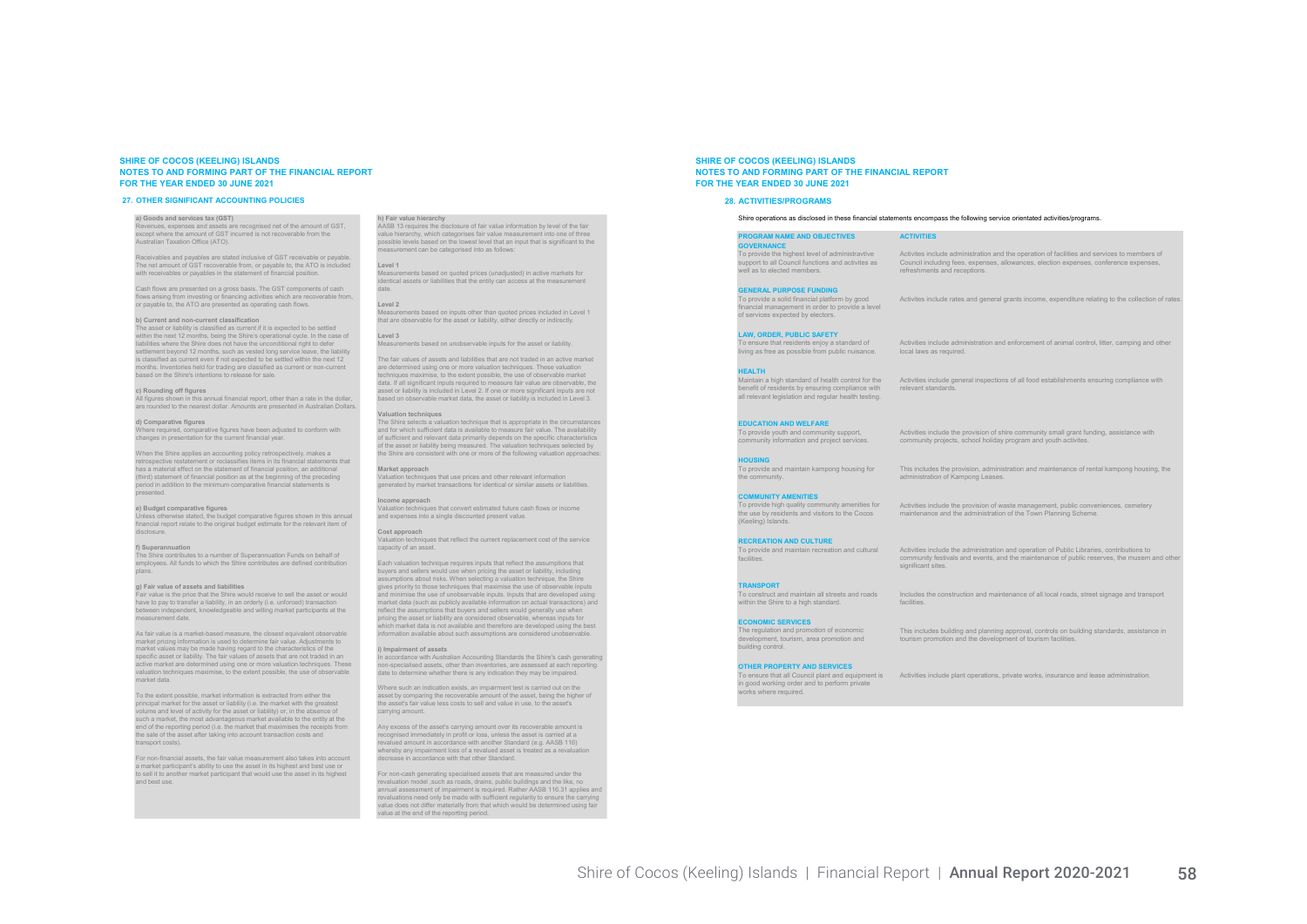| <b>29. FINANCIAL RATIOS</b>                 |                                                     | 2021                                              | 2020                                   | 2019                                                      |
|---------------------------------------------|-----------------------------------------------------|---------------------------------------------------|----------------------------------------|-----------------------------------------------------------|
|                                             |                                                     | <b>Actual</b>                                     | <b>Restated *</b>                      | <b>Restated</b>                                           |
| Current ratio                               |                                                     | 2.51                                              | 4.44                                   | 3.72                                                      |
| Asset consumption ratio                     |                                                     | 0.75                                              | 0.78                                   | 0.80                                                      |
| Asset renewal funding ratio *               |                                                     | Not calculated                                    |                                        | Not calculated Not calculated                             |
| Asset sustainability ratio                  |                                                     | 0.48                                              | 0.79                                   | 0.53                                                      |
| Debt service cover ratio                    |                                                     | N/A                                               | N/A                                    | N/A                                                       |
| Operating surplus ratio**                   |                                                     | (1.53)                                            | 0.06                                   | Not calculated                                            |
| Own source revenue coverage ratio**         |                                                     | 0.13                                              | 0.21                                   | Not calculated                                            |
|                                             |                                                     |                                                   |                                        |                                                           |
| The above ratios are calculated as follows: |                                                     |                                                   |                                        |                                                           |
| Current ratio                               |                                                     |                                                   | current assets minus restricted assets |                                                           |
|                                             |                                                     | current liabilities minus liabilities associated  |                                        |                                                           |
|                                             |                                                     |                                                   | with restricted assets                 |                                                           |
| Asset consumption ratio                     | depreciated replacement costs of depreciable assets |                                                   |                                        |                                                           |
|                                             |                                                     | current replacement cost of depreciable assets    |                                        |                                                           |
| Asset renewal funding ratio                 | NPV of planned capital renewal over 10 years        |                                                   |                                        |                                                           |
|                                             |                                                     | NPV of required capital expenditure over 10 years |                                        |                                                           |
| Asset sustainability ratio                  |                                                     | capital renewal and replacement expenditure       |                                        |                                                           |
|                                             |                                                     |                                                   | depreciation                           |                                                           |
| Debt service cover ratio                    |                                                     |                                                   |                                        | annual operating surplus before interest and depreciation |
|                                             |                                                     |                                                   | principal and interest                 |                                                           |
| Operating surplus ratio                     | operating revenue minus operating expenses          |                                                   |                                        |                                                           |
|                                             |                                                     |                                                   | own source operating revenue           |                                                           |
| Own source revenue coverage ratio           |                                                     |                                                   | own source operating revenue           |                                                           |
|                                             |                                                     |                                                   | operating expense                      |                                                           |

\* The asset renewal funding ratio has not been calculated as the Shire is yet to revise its Long Term Financial Plan and Asset Management Plan following the correction of the prior period error discussed at Note 25. This change in assets has resulted in existing plans no longer being valid for 2021, 2020 and 2019.

\*\*The operating surplus and own source revenue coverage ratio has not been recalculated for 2019 as the work required to determine the Shire portion of operating revenues and expenses within the 2019 Financial year exceeds the benefits in restating the 2019 comparative ratios.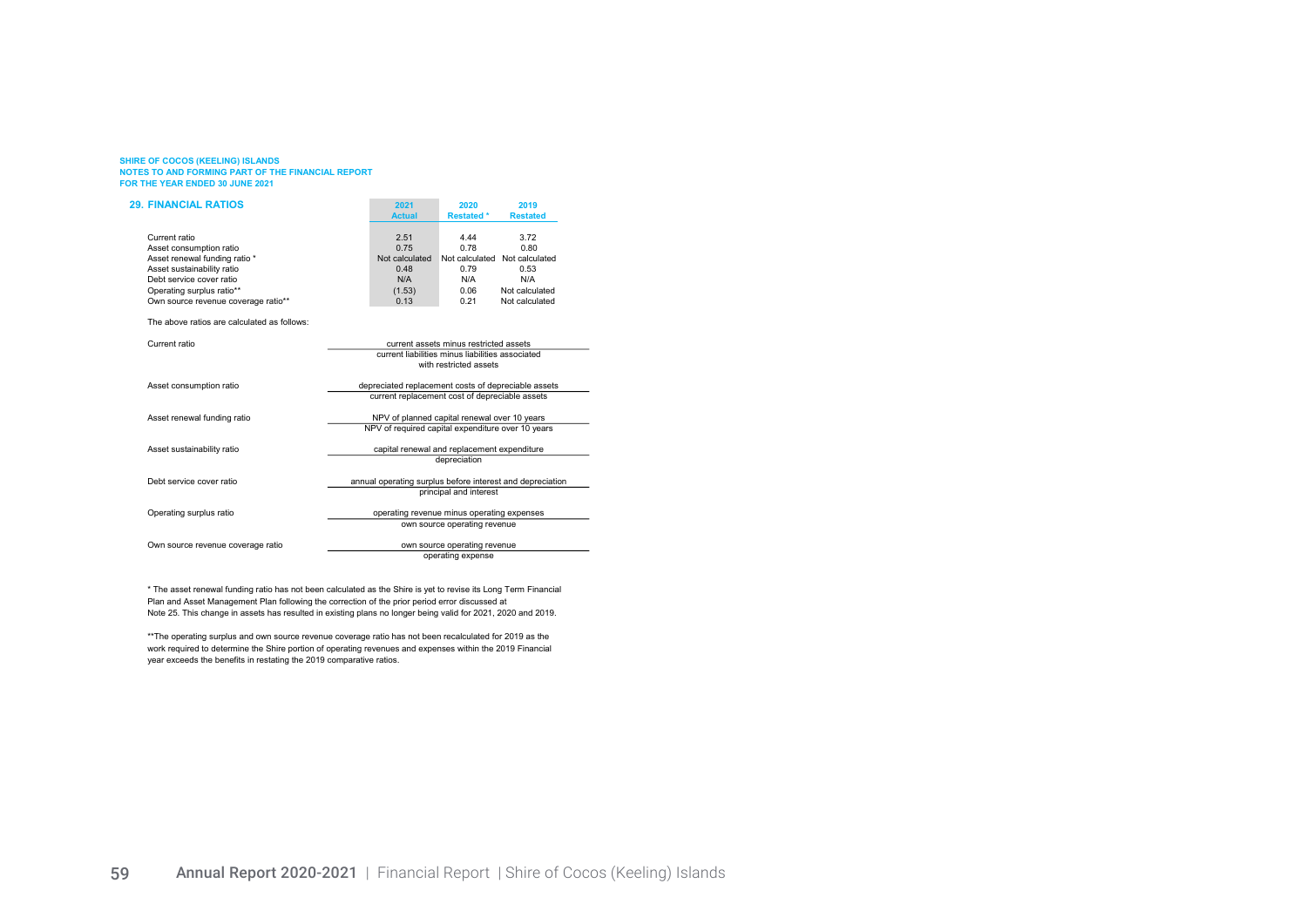

### Auditor General

**INDEPENDENT AUDITOR'S REPORT 2021 Shire of Cocos (Keeling) Islands**

Independent Auditor's **To the Councillors of the Shire of Cocos (Keeling) Islands**

# Report **Report on the audit of the annual financial report**

#### **Opinion**

I have audited the financial report of the Shire of Cocos (Keeling) Islands (Shire) which comprises:

- the Statement of Financial Position at 30 June 2021, the Statement of Comprehensive Income by Nature or Type, Statement of Comprehensive Income by Program, Statement of Changes in Equity, Statement of Cash Flows and Rate Setting Statement for the year then ended
- Notes comprising a summary of significant accounting policies and other explanatory information
- the Statement by the Chief Executive Officer.

In my opinion the financial report of the Shire of Cocos (Keeling) Islands:

- is based on proper accounts and records
- fairly represents, in all material respects, the results of the operations of the Shire for the year ended 30 June 2021 and its financial position at the end of that period in accordance with the *Local Government Act 1995 (WA)(CKI)* (the Act) and, to the extent that they are not inconsistent with the Act, Australian Accounting Standards.

#### **Basis for opinion**

I conducted my audit in accordance with Australian Auditing Standards. My responsibilities under those standards are further described in the Auditor's responsibilities section below. I am independent of the Shire in accordance with the *Auditor General Act 2006 (WA)(CKI)* and the relevant ethical requirements of the Accounting Professional & Ethical Standards Board's APES 110 *Code of Ethics for Professional Accountants (including Independence Standards)* (the Code) that are relevant to my audit of the financial report. I have also fulfilled my other ethical responsibilities in accordance with the Code. I believe that the audit evidence I have obtained is sufficient and appropriate to provide a basis for my opinion.

#### **Emphasis of Matter – Restatement of comparative balances**

I draw attention to Note 25 to the financial report which states that the amounts reported in the previously issued 30 June 2020 financial report have been restated and disclosed as comparatives in this financial report. My opinion is not modified in respect of this matter.

#### Page 1 of 3

7th Floor Albert Facey House 469 Wellington Street Perth MAIL TO: Perth BC PO Box 8489 Perth WA 6849 TEL: 08 6557 7500

#### **Responsibilities of the Chief Executive Officer and Council for the financial report**

The Chief Executive Officer (CEO) of the Shire is responsible for the preparation and fair presentation of the financial report in accordance with the requirements of the Act, the Regulations and Australian Accounting Standards. The CEO is also responsible for managing internal control (as required by the CEO) to ensure the financial report is free from material misstatement, whether due to fraud or error.

In preparing the financial report, the CEO is responsible for assessing the Shire's ability to continue as a going concern, disclosing, as applicable, matters related to going concern and using the going concern basis of accounting unless the State Government has made decisions affecting the continued existence of the Shire.

The Council is responsible for overseeing the Shire's financial reporting process.

#### **Auditor's responsibility for the audit of the financial report**

As required by the *Auditor General Act 2006*, my responsibility is to express an opinion on the financial report. The objectives of my audit are to obtain reasonable assurance about whether the financial report as a whole is free from material misstatement, whether due to fraud or error, and to issue an auditor's report that includes my opinion. Reasonable assurance is a high level of assurance but is not a guarantee that an audit conducted in accordance with Australian Auditing Standards will always detect a material misstatement when it exists.

Misstatements can arise from fraud or error and are considered material if, individually or in the aggregate, they could reasonably be expected to influence the economic decisions of users taken on the basis of the financial report. The risk of not detecting a material misstatement resulting from fraud is higher than for one resulting from error, as fraud may involve collusion, forgery, intentional omissions, misrepresentations or the override of internal control.

A further description of my responsibilities for the audit of the financial report is located on the Auditing and Assurance Standards Board website. This description forms part of my auditor's report and can be found at https://www.auasb.gov.au/auditors\_responsibilities/ar4.pdf.

#### **Report on other legal and regulatory requirements**

In accordance with the Local Government (Audit) Regulations 1996 (WA)(CKI) I report that:

- (i) In my opinion, the following material matters indicate a significant adverse trend in the financial position of the Shire:
	- a.) The Asset Sustainability Ratio as reported in Note 29 of the annual financial report is below the Department of Local Government, Sport and Cultural Industries (DLGSCI) standard of 0.90 for the last three financial years; and
	- b.) The Own Source Revenue Coverage Ratio as reported in Note 29 of the annual financial report is below the DLGSCI's standard of 0.40 for the last two financial years.
- (ii) The following material matters indicate non-compliance with Part 6 of the Act, the Regulations or applicable financial controls of any other relevant written law were identified during the course of my audit:
	- a.) The Shire has not reported the Asset Renewal Funding Ratio for the last three financial years as the Shire is yet to revise the Long Term Financial Plan and Asset Management Plan following the correction of prior period error disclosed in Note 25. The change in assets has resulted in existing plans no longer being valid for 2021. 2020 and 2019;

Page 2 of 3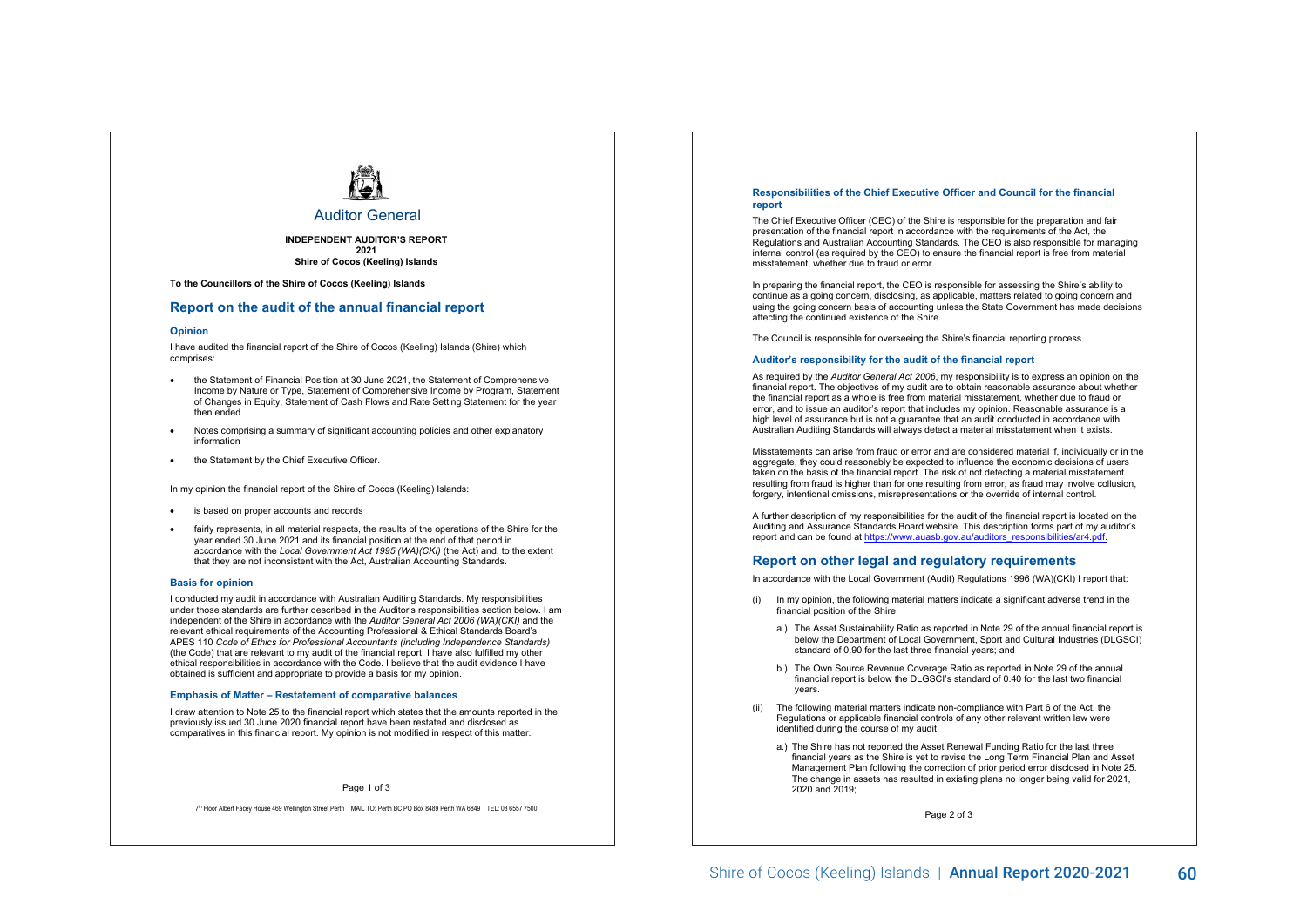- b.) The Shire has not reported the Operating Surplus Ratio and the Own Source Coverage Ratio for 2019 as disclosed in Note 29
- c.) The Shire does not have policies and procedures for financial management and internal controls for key areas of the business such as revenue processes, risk management, business continuity and disaster recovery; and
- d.) We identified significant weaknesses in remote access and network security controls at the Shire. The weaknesses could result in a potential security exposure such as unauthorized access to sensitive information and an increased risk of information loss. The weaknesses expose the network to increased vulnerabilities which could undermine the integrity of data across the financial system, however our audit testing did not identify any inappropriate access/use.
- (iii) All required information and explanations were obtained by me.
- (iv) All audit procedures were satisfactorily completed.
- (v) In my opinion, the Asset Consumption Ratio included in the financial report was supported by verifiable information and reasonable assumptions.

#### **Other information**

The other information is the information in the entity's annual report for the year ended 30 June 2021, but not the financial report and my auditor's report. The CEO is responsible for the preparation and the Council for overseeing the other information.

My opinion does not cover the other information and, accordingly, I do not express any form of assurance conclusion thereon.

#### **Matters relating to the electronic publication of the audited financial report**

This auditor's report relates to the financial report of the Shire of Cocos (Keeling) Islands for the year ended 30 June 2021 included on the Shire's website. The Shire's management is responsible for the integrity of the Shire's website. This audit does not provide assurance on the integrity of the Shire's website. The auditor's report refers only to the financial report described above. It does not provide an opinion on any other information which may have been hyperlinked to/from this financial report. If users of the financial report are concerned with the inherent risks arising from publication on a website, they are advised to refer to the hard copy of the audited financial report to confirm the information contained in this website version of the financial report.

Gar Robinson

Grant Robinson Assistant Auditor General Financial Audit Delegate of the Auditor General for Western Australia Perth, Western Australia 8 April 2022

Page 3 of 3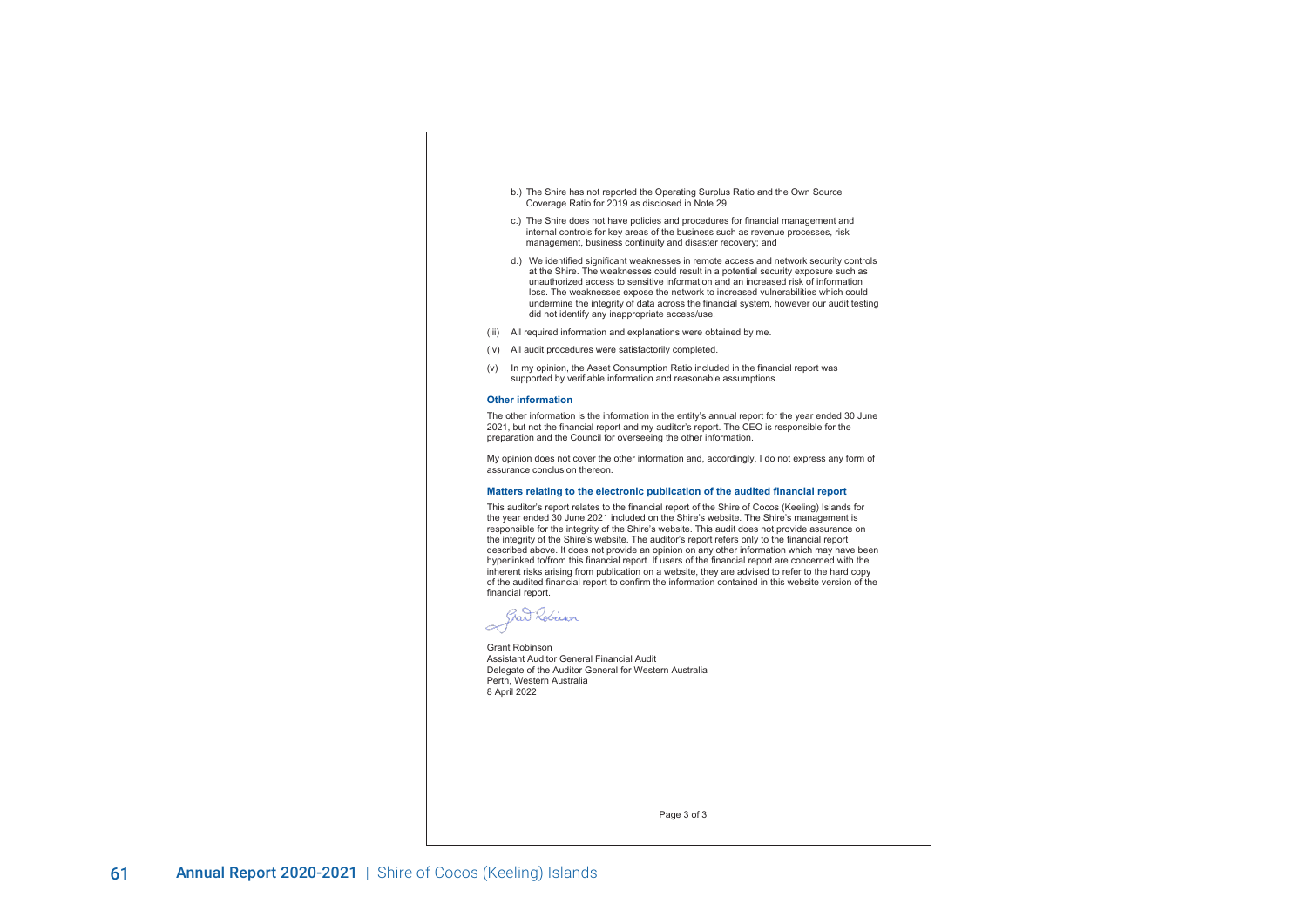# APPENDICES

# Statutory Reporting

## Disability Access and Inclusion Plan

Amendments made to the Disabilities Services Act in 1999 requires all Public Authorities to include in their Annual Report, a statement on that organisation's efforts to implement the contents of its adopted Disability Services Plan. The Shire of Cocos (Keeling) Islands is committed to ensuring that the community is an accessible community for people with disabilities, their families and carers. The Shire believes that people with disabilities, their families and carers who live in an area such as the Cocos (Keeling) Islands should be given support to remain in the community of their choice. In 2020, the Shire adopted its Disability Access and Inclusion Plan which sets out to achieve the following outcomes:

**Outcome 1:** People with disability have the same opportunities as other people to access the services of, and any events organised by, the Shire of Cocos (Keeling) Islands.

**Outcome 2:** People with disability have the same opportunities as other people to access the buildings and other facilities of the Shire of Cocos (Keeling) Islands.

**Outcome 3:** People with disability receive information from the Shire of Cocos (Keeling) Islands in a format that will enable them to access the information as readily as other people are able to access it.

**Outcome 4:** People with disability receive the same level and quality of service from the staff at Shire of Cocos (Keeling) Islands staff as other people receive.

**Outcome 5:** People with disability have the same opportunities as other people to make complaints to the Shire of Cocos (Keeling) Islands.

**Outcome 6:** People with disability have the same opportunities as other people to participate in any public consultation by the Shire of Cocos (Keeling) Islands.

**Outcome 7:** People with disability have the same opportunities as other people to obtain and maintain employment with the Shire of Cocos (Keeling) Islands.

## National Competition Policy

The Shire of Cocos (Keeling) Islands has met its obligations in regard to the National Competition Policy with no issues being raised with the Shire.

# *Local Government Act 1995 (WA) (CKI)*

This Annual Report complies with the requirements of section 5.53(1) of the *Local Government Act 1995 (WA) (CKI)* to prepare an annual report for each financial year.

## Elected Member Conduct

Section 5.121 of the *Local Government Act 1995 (WA) (CKI)* requires a local government to maintain a register of complaints that result in an action under s. 5.110(6)(b) or (c). One complaint was reported to the Local Government Standards Panel in 2020/21. The Panel found that the essential elements which need to be satisfied for a contravention of Regulation 9 occurred and an order for a Public Apology was made. The Order was carried out as required.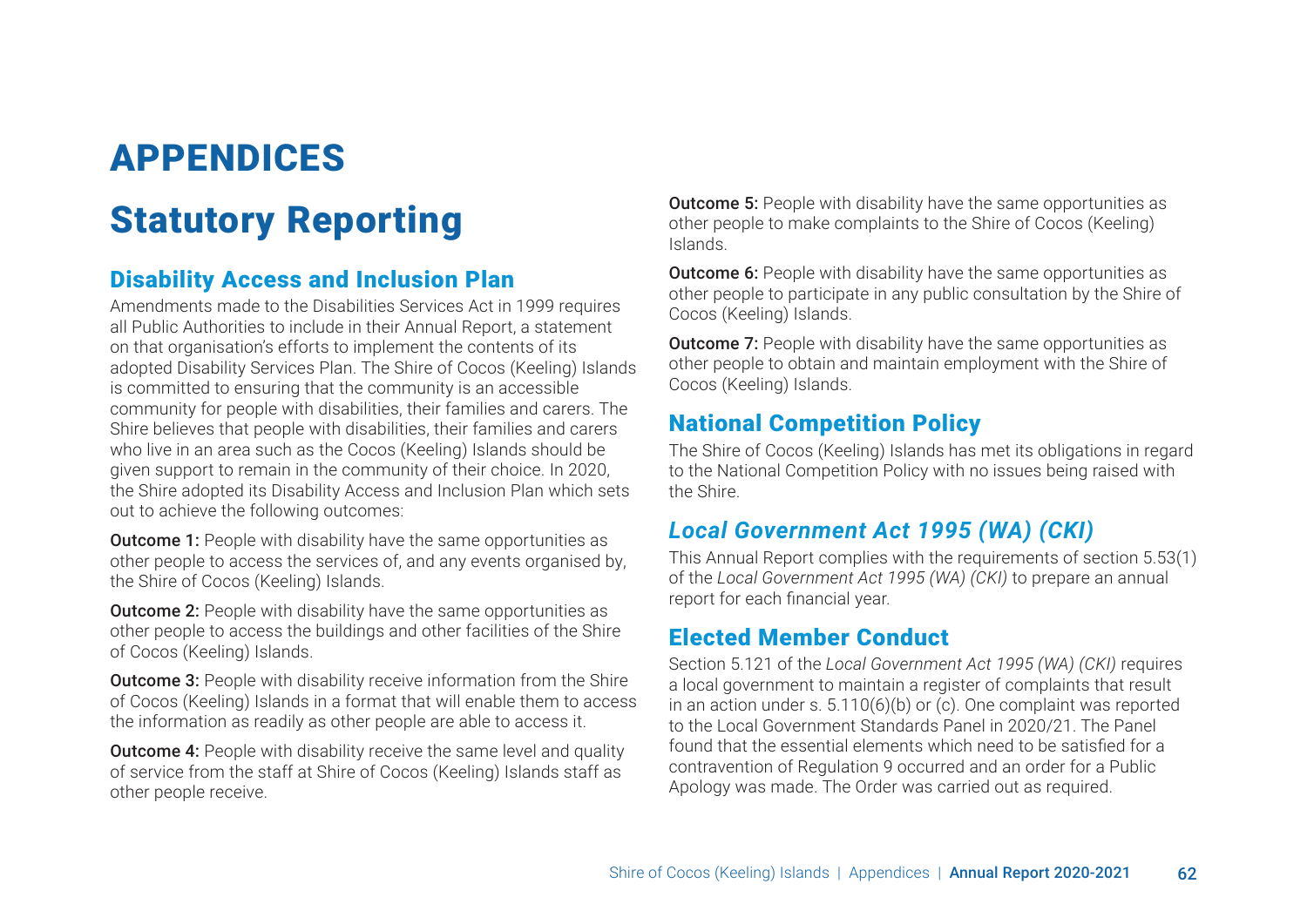# *Local Government (Financial Management) Regulations 1996*

Under section 6.4 of the *Local Government Act 1995 (WA) (CKI)*, a Local Government is to prepare an Annual Financial Report for the preceding financial year and such other financial reports as are prescribed in the *Local Government (Financial Management) Regulations 1996*.

## *State Records Act 2000*

The *State Records Act 2000* is currently being assessed by the State Records Office of Western Australia. The Shire of Cocos (Keeling) Islands is currently developing its Record Keeping Plan. The Plan will include monitoring the process and compliance of the retention, storage and destruction of digital and hardcopy records.

## *Freedom of Information Act 1992*

In accordance with Section 96(1) of the *Freedom of Information Act 1992*, residents have the legally enforceable right to access records (which are not otherwise exempt) held by State and local government agencies. There were no FOI applications received in 2020/21.

## *Public Health Act 2016* and Food Safety **Standards**

The Shire has complied with the authorisation requirements for Officers registered under the *Public Health Act 2016*. The Shire engages technical staff from the Shire of Dandaragan to perform the roles required under the *Public Health Act 2016*.

## Council Policies

Section 2.7(2)(b) of the *Local Government Act 1995 (WA) (CKI)* states that the Council is responsible for determining its policies. There is

no prescribed timeframe for local government to review policies. To ensure the Shire continues to develop and provide good governance, all policies are regularly reviewed. The *Shire's full Policy Manual was reviewed in 2020*.

## Local Laws

Section 3.16 of the *Local Government Act 1995 (WA) (CKI)* requires that all of the Local Laws of a Local Government must be reviewed within an eight year period after their commencement to determine if they should remain unchanged or be repealed or amended. In August 2020 a new local law was adopted, *Shire of Cocos (Keeling) Islands Public Places and Local Government Property Local Law 2020*.

## Annual Salaries

The *Local Government Act 1995 (WA) (CKI)* requires the Local Government to provide the number of employees who are entitled to an annual salary of \$100,000 or more. The figures below are as at 30 June 2021, noting that they include any staff members who are entitled to an annual salary of \$100,000 or more.

| <b>Salary Band</b>    | <b>Number of Employees</b> |
|-----------------------|----------------------------|
| \$100,000 - \$109,999 | $\left( \right)$           |
| \$110,000 - \$119,000 | 1                          |
| \$120,000 - \$129,999 | 1                          |
| \$130,000 - \$139,999 | Ω                          |
| \$140,000 - \$149,999 | 1                          |
| \$150,000 - \$159,999 | Λ                          |
| <b>Total</b>          | 3                          |